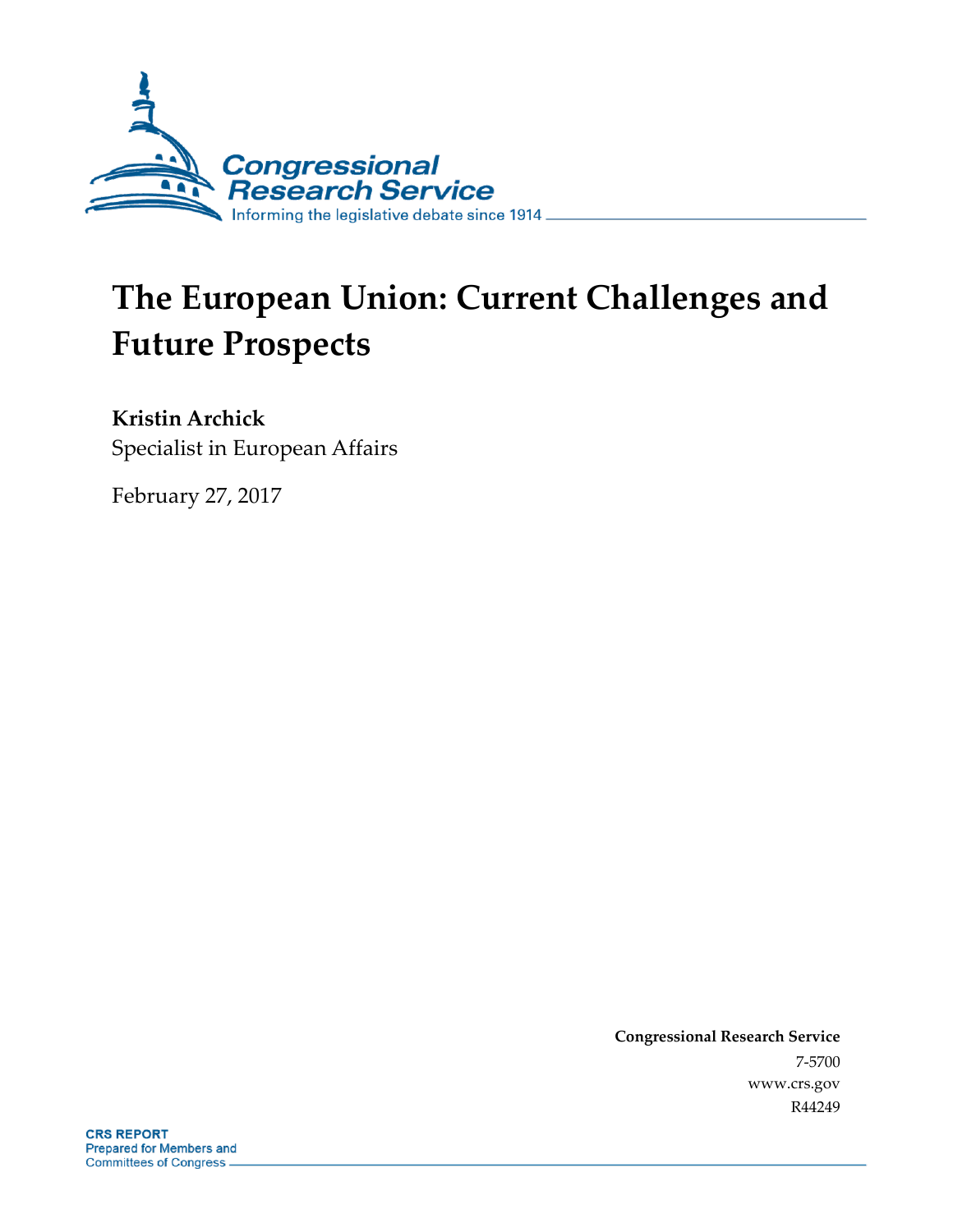## **Summary**

The European Union (EU) is a unique partnership in which member states have pooled sovereignty in certain policy areas and harmonized laws on a wide range of economic and political issues. The EU is the latest stage in a process of European integration begun after World War II, initially by six Western European countries, to promote peace, security, and economic development. The EU currently consists of 28 member states, including the formerly communist countries of Central and Eastern Europe.

EU members share a customs union; a single market in which goods, services, people, and capital move freely (known as the "four freedoms"); a common trade policy; a common agricultural policy; and a common currency (the euro), which is used by 19 member states (collectively referred to as the "eurozone"). Twenty-two EU members participate in the Schengen area of free movement, in which individuals may travel without passport checks. In addition, the EU has taken steps to develop common foreign and security policies, has sought to build common internal security measures, and remains committed to enlargement, especially to the countries of the Western Balkans.

The EU is largely viewed as a cornerstone of European stability and prosperity. Currently, however, the EU faces a range of political and economic pressures, including slow growth and persistently high unemployment in many EU countries, as well as the rise of populist political parties, at least some of which harbor anti-EU or "euroskeptic" sentiments. Such factors are complicating the EU's ability to deal with a multitude of internal and external challenges. Among the most prominent are

- the June 2016 vote in the United Kingdom (UK) in favor of leaving the EU;
- the Greek debt crisis and lingering concerns about the eurozone;
- ongoing migrant and refugee flows;
- a resurgent Russia; and
- a heightened terrorism threat.

Amid these difficult issues, the future shape and character of the union are being increasingly questioned. Supporters of the European project worry that for the first time in its 60-year history, some aspects of integration could be stopped or reversed. Others contend that there is a chance that the multiple crises currently facing the EU could produce some beneficial EU reforms, encourage further political and economic integration, and ultimately transform the bloc into a more effective and cohesive entity.

Successive U.S. Administrations and many Members of Congress have long supported the European integration project, viewing it as crucial to European peace and security and as a way to foster strong U.S. allies and trading partners. The United States and the EU share a dynamic political partnership on an array of foreign policy issues, and U.S.-EU trade and investment relations are extensive and mutually beneficial. How the EU evolves in the years ahead may have significant strategic and economic repercussions for the United States. At the same time, EU leaders are concerned about indications that the Trump Administration could diverge from traditionally held U.S. views on European integration and the U.S.-EU partnership.

This report provides a brief history of the EU and the major challenges currently confronting the EU as an institution. It also discusses the potential implications both for the EU itself and for U.S.-EU relations. For additional information on the EU, see CRS Report RS21372, *The European Union: Questions and Answers*, by Kristin Archick.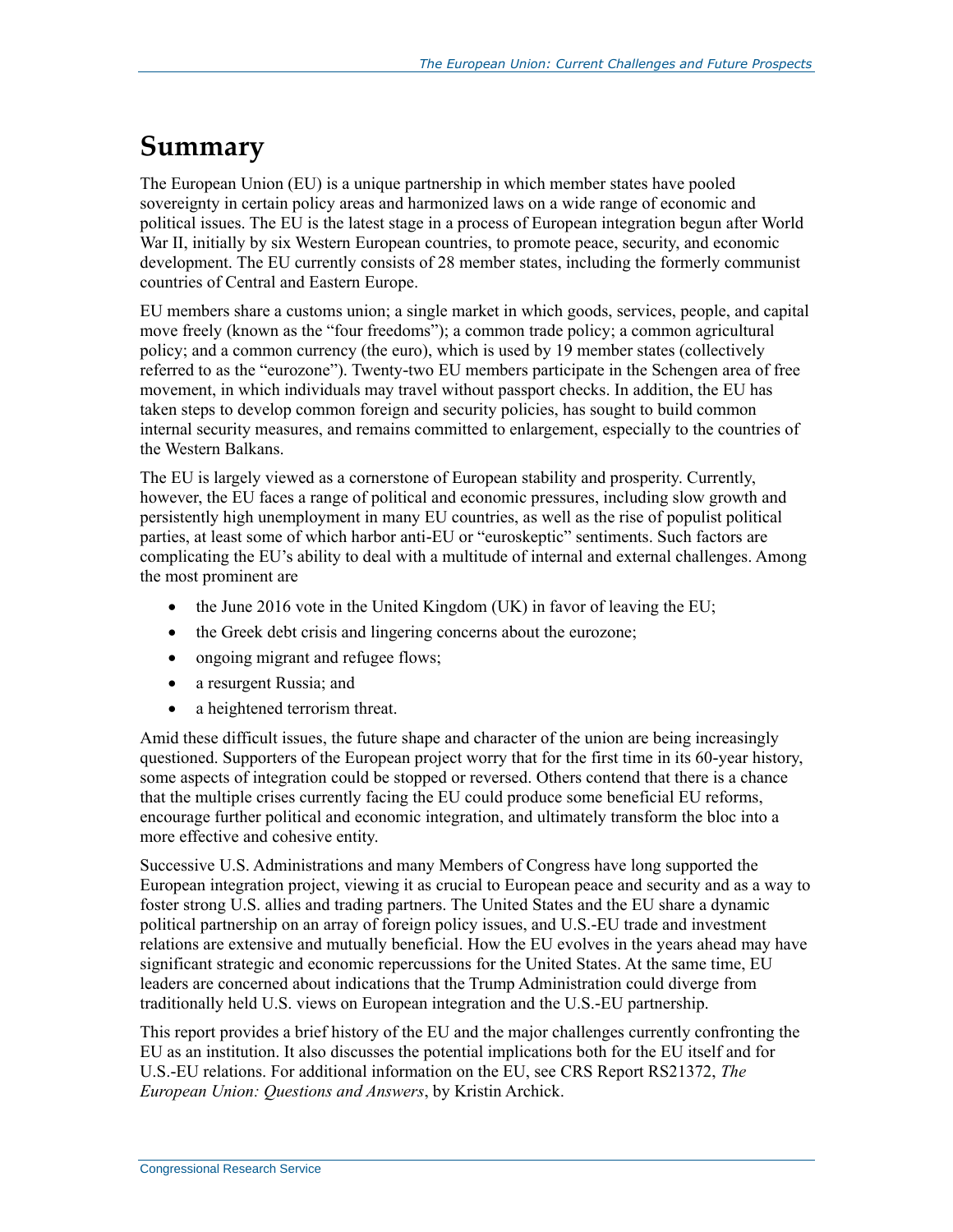## **Contents**

### **Figures**

### **Tables**

| Table 1. Current Membership in the European Union (EU), Eurozone, and |  |
|-----------------------------------------------------------------------|--|
|                                                                       |  |

### **Appendixes**

|--|--|--|--|--|

### **Contacts**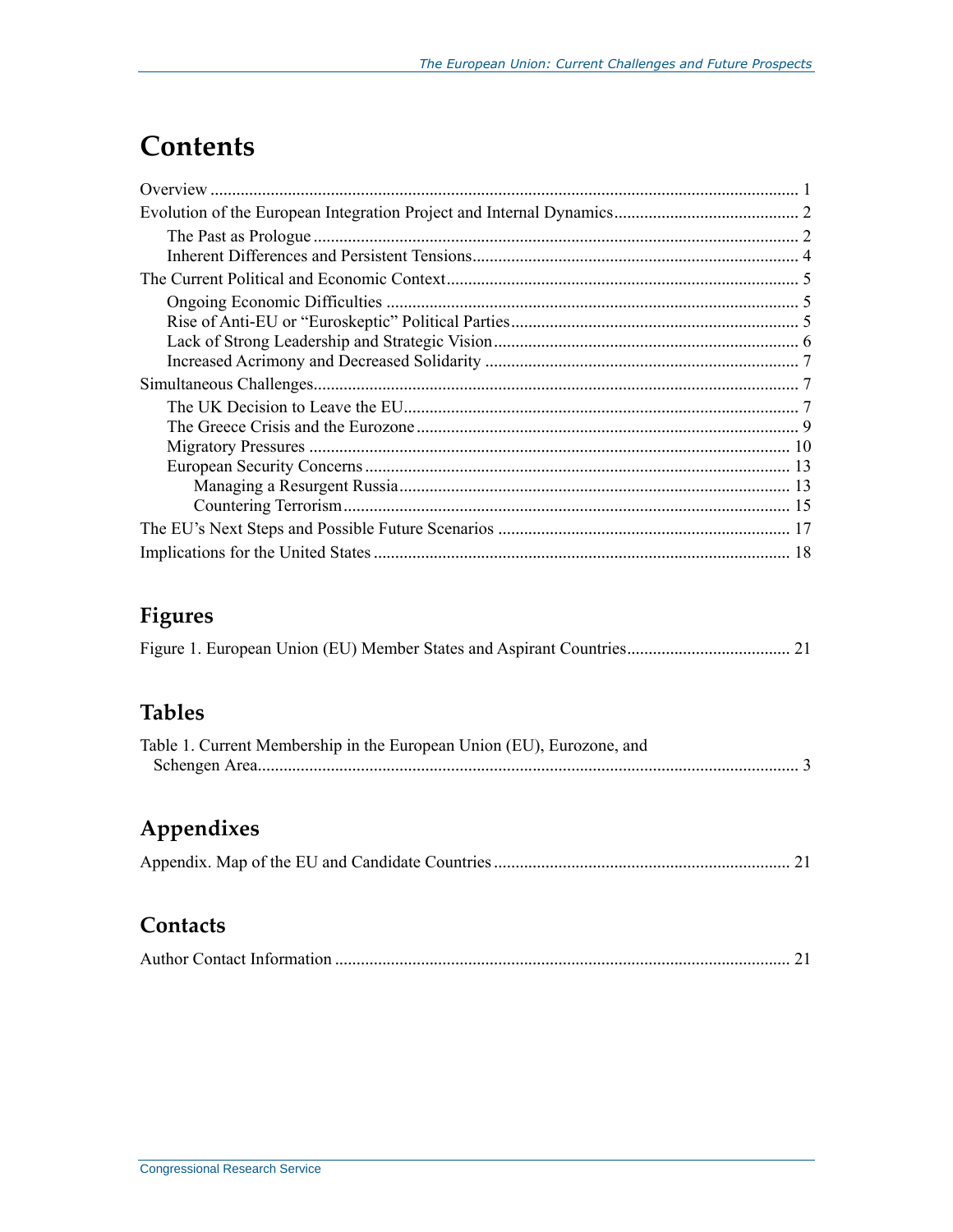## **Overview**

The European Union (EU) is a political and economic partnership that represents a unique form of cooperation among sovereign states. It is the latest stage in a process of European integration begun after World War II, initially by six Western European countries, to promote peace and economic recovery. Its founders hoped that by pooling sovereignty in certain sectors (primarily economic ones at first), integration would foster interdependence and make another war in Europe unthinkable. The EU currently consists of 28 member states, including the formerly communist countries of Central and Eastern Europe (see map in the **[Appendix](#page-23-0)**).

The EU has been built through a series of binding treaties, and has characteristics of both a supranational entity (in specified areas, sovereignty is shared and EU institutions hold executive authority) and an intergovernmental organization (in other areas, cooperation is pursed by consensus). Over the years, member states have sought to harmonize laws and adopt common policies on an increasing number of issues. EU members share a customs union; a single market in which goods, services, people, and capital move freely (known as the "four freedoms"); a common trade policy; a common agricultural policy; and a common currency (the euro), which is used by 19 member states (collectively referred to as the "eurozone"). Twenty-two EU members (and four non-EU countries) participate in the Schengen area of free movement, which allows individuals to travel without passport checks. (See **[Table 1](#page-5-0)** for eurozone and Schengen membership.) In addition, the EU has taken steps to develop common foreign and security policies, has sought to build common internal security measures, and remains committed to enlargement, especially for the Western Balkans.

Various European policymakers and analysts have likened the European integration project to a bicycle, which must keep going forward to avoid falling over. Currently, however, the EU faces a range of pressures—including slow economic growth, persistently high unemployment, and the rise of populist, antiestablishment political parties in many EU countries—and multiple crises, which have raised significant questions about the EU's future shape and character. Although many experts maintain that the EU will continue to pedal along, others worry that the European bicycle appears increasingly wobbly.

Perhaps the most prominent challenge for the EU is the United Kingdom's (UK's) expected exit from the EU (dubbed "Brexit"). In a public referendum on June 23, 2016, British voters favored leaving the EU by 52% to 48%. The UK remains a member of the EU until it completes withdrawal negotiations, a process that has not yet begun and is expected to take at least two years. The UK decision, however, has sent shockwaves throughout the EU and could have significant implications for the future of the European integration project.

In the wake of the UK vote, leaders of the 27 other EU member states announced that they were launching a "political reflection" to consider further EU reforms and how best to tackle key security and economic issues in the EU. These issues include addressing lingering concerns about Greece and the stability of the eurozone, managing migratory pressures, dealing with a resurgent Russia, and combating a heightened terrorism threat. In September 2016, the EU-27 leaders held an initial discussion in Bratislava, Slovakia, on the challenges confronting the EU and the way forward. Observers expect the EU to conclude this "reflection period" and set out post-Brexit plans for the EU at the summit of EU leaders at the end of March 2017.

Successive U.S. Administrations and many Members of Congress have strongly supported the European integration project as a key pillar of the transatlantic relationship. In the aftermath of World War II, the United States viewed European integration as a way to entrench democratic systems and free markets, while the creation of NATO was meant to provide collective defense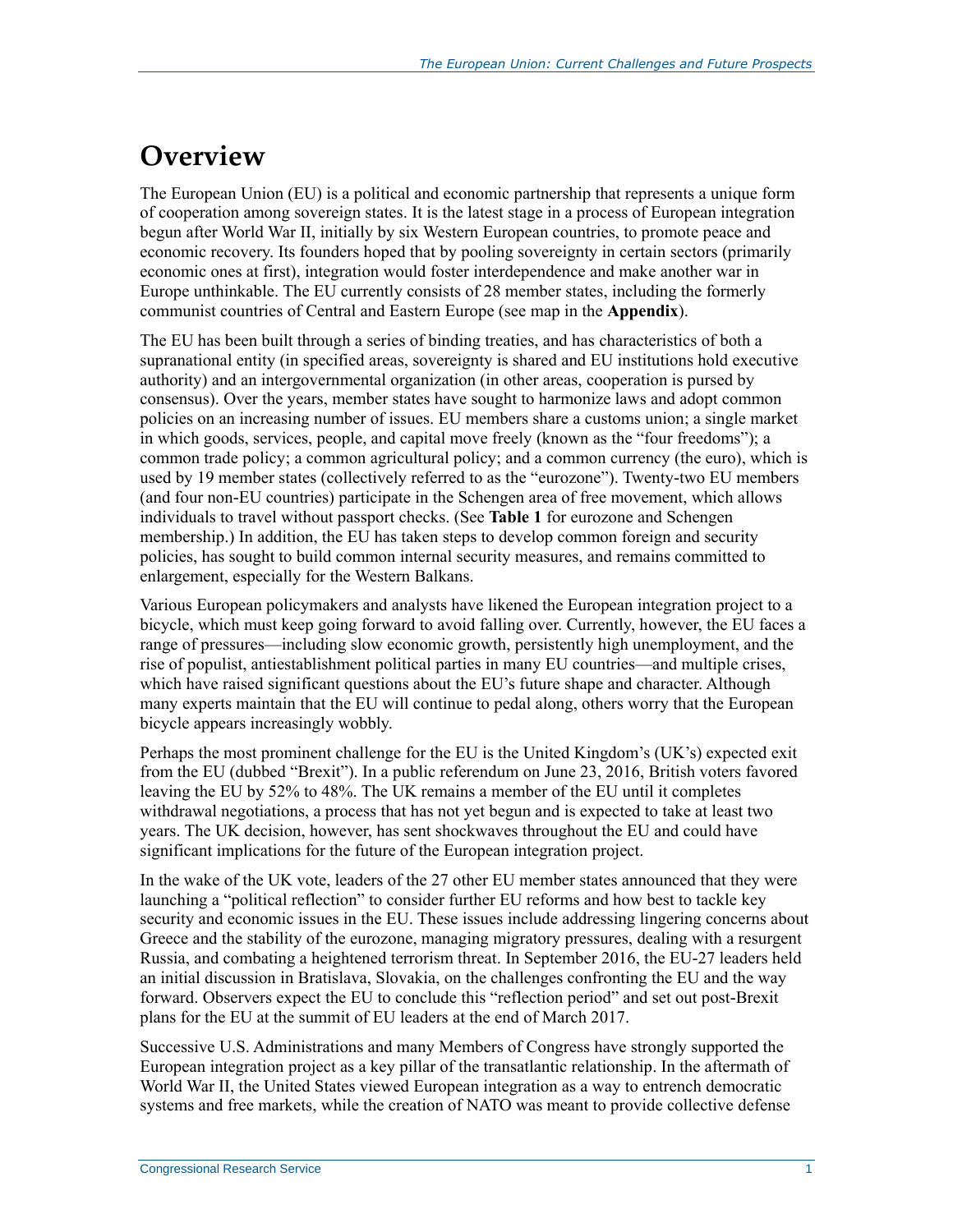and security. Despite some frictions, the United States and the EU share a dynamic political partnership, and a huge trade and investment relationship. How the EU evolves in the years ahead is likely to have strategic and economic repercussions for the United States.

In the  $114<sup>th</sup>$  Congress, several hearings addressed different aspects of the challenges facing the EU, including the Greek debt crisis, the conflict in Ukraine, EU policy toward Russia, Europe's migration and refugee crisis, and potential threats posed by the Islamic State terrorist organization and by European fighters returning from Syria and Iraq. Some hearings also focused more broadly on the EU's future development and its possible implications for the United States.<sup>1</sup> Such issues may be of continuing interest in the first session of the  $115<sup>th</sup>$  Congress, especially as the UK moves forward with plans to exit the EU and in light of important national elections in France, Germany, and elsewhere in Europe in 2017, which could affect the EU's future trajectory and the U.S.-EU relationship.

## **Evolution of the European Integration Project and Internal Dynamics**

#### **The Past as Prologue**

In the aftermath of World War II, leaders in Western Europe were anxious to secure long-term peace and stability in Europe and to create a favorable environment for economic growth and recovery. In 1951, six countries—Belgium, the Federal Republic of Germany, France, Italy, Luxembourg, and the Netherlands—decided to establish the European Coal and Steel Community (ECSC), which is regarded as the first step in the European integration project. The ECSC was envisioned as a single market in which sovereignty over coal and steel would be pooled and production controlled by an independent supranational authority. In embarking on this plan, the six founders hoped to greatly diminish the chances of another catastrophic conflict in Europe by binding their economies together, controlling the raw materials of war, and promoting political reconciliation (especially between France and Germany). The ECSC began operations in 1952; over the next five years, coal and steel trade among the six members increased 129%. 2

In light of the ECSC's success, in 1957, the six ECSC countries signed two new treaties in Rome: one treaty established the European Economic Community (EEC) to develop common economic policies and merge the separate national markets into a single market for goods, people, capital, and services; the other created a European Atomic Energy Community (EURATOM) to ensure the use of nuclear energy for peaceful purposes. These two treaties, commonly referred to as the "Treaties of Rome," came into force in 1958. In 1967, the ECSC, the EEC, and EURATOM collectively became known as the European Community (EC).

The EC first added new members in 1973, with the entry of the United Kingdom, Ireland, and Denmark. Greece joined in 1981, followed by Spain and Portugal in 1986. The Single European Act modified the EC treaties in 1987 to facilitate the creation of the single market and ultimately resulted in the mostly free movement of goods, people, capital, and services (known as the "four freedoms") within the EC.

<sup>&</sup>lt;sup>1</sup> See House Foreign Affairs Committee, Subcommittee on Europe, Eurasia, and Emerging Threats, "The European Union's Future," 114<sup>th</sup> Congress, 1<sup>st</sup> Session, July 14, 2015; and Senate Foreign Relations Committee, "Strains on the European Union: Implications for American Foreign Policy," 114<sup>th</sup> Congress, 2<sup>nd</sup> Session, February 3, 2016.

<sup>2</sup> Delegation of the European Union to the United States, *The European Union: A Guide for Americans*, 2015.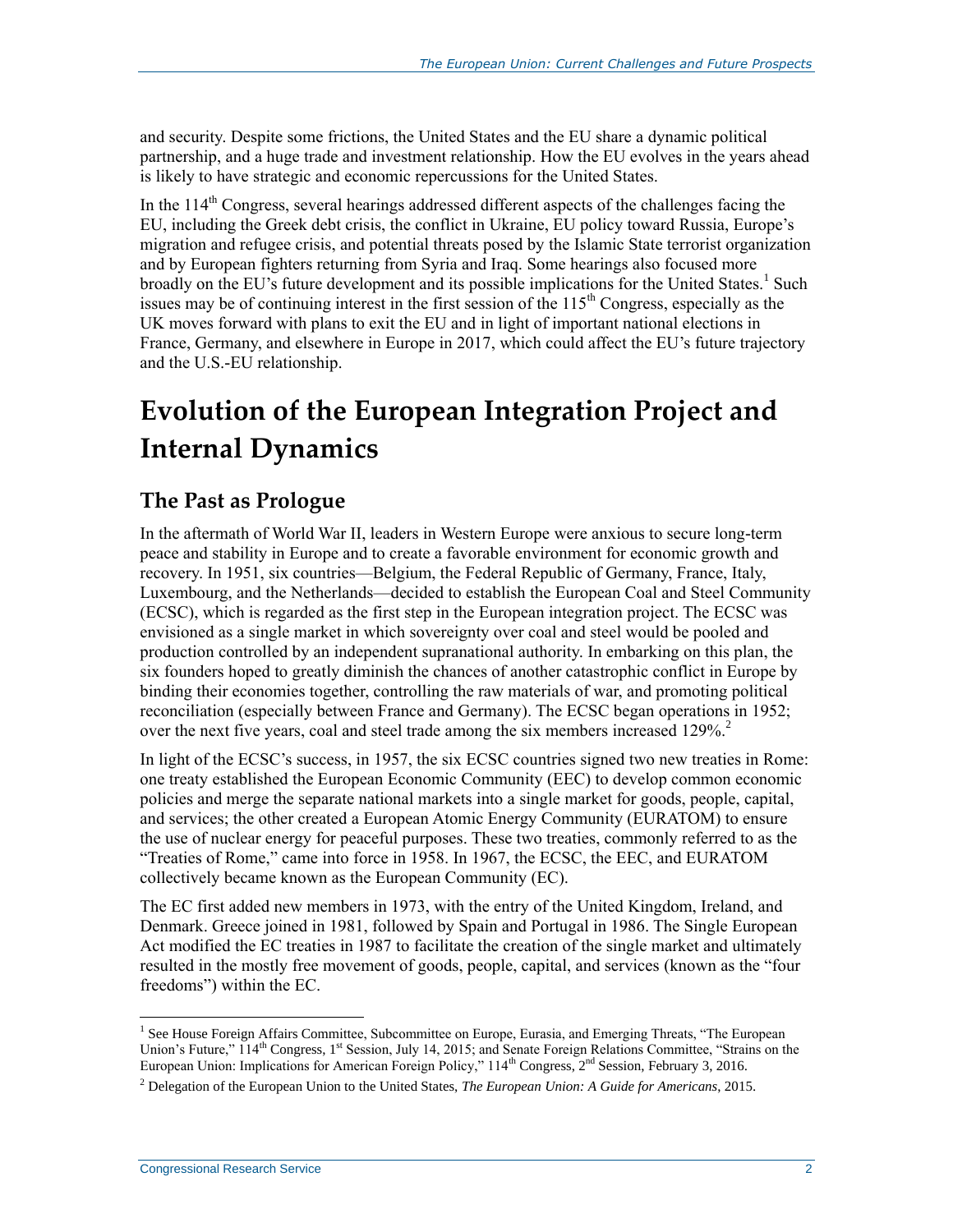On November 1, 1993, the Treaty on European Union (also known as the Maastricht Treaty) went into effect, encompassing the EC and establishing the modern-day European Union. The EU was intended as a significant step on the path toward not only greater economic integration but also closer political cooperation. The Maastricht Treaty contained provisions that resulted in the creation of the eurozone, in which participants share a common currency, a common central bank (the European Central Bank, or ECB), and a common monetary policy (there is no common fiscal policy, however, and member states retain control over national spending and taxation, subject to certain conditions designed to maintain budgetary discipline).

The Maastricht Treaty also set out a blueprint for greater coordination on foreign policy and internal security issues. Since the mid-1990s, EU member states have worked to forge a Common Foreign and Security Policy (CFSP), including a Common Security and Defense Policy (CSDP), and sought to establish common policies in the area of Justice and Home Affairs (JHA). In the late 1990s, the Schengen Agreement of 1985—which established the framework for eliminating border controls among participating states—became EU law.

With the end of the Cold War, the EU pursued further enlargement. Austria, Finland, and Sweden joined in 1995. Enlargement to Central and Eastern Europe was an especially key priority viewed as fulfilling a historic pledge to further the integration of the continent by peaceful means and promote stability and prosperity throughout Europe. In 2004, eight formerly communist countries (the Czech Republic, Estonia, Hungary, Latvia, Lithuania, Poland, Slovakia, and Slovenia) acceded to the EU, along with Cyprus and Malta. Bulgaria and Romania joined in 2007. Croatia became the EU's newest member on July 1, 2013.

| <b>EU Member</b> | <b>Eurozone</b> | <b>Schengen</b> | <b>EU Member</b>   | <b>Eurozone</b> | <b>Schengen</b> |
|------------------|-----------------|-----------------|--------------------|-----------------|-----------------|
| Austria          | $\mathbf x$     | x               | <b>Italy</b>       | x               | x               |
| Belgium          | $\mathbf x$     | $\mathbf x$     | Latvia             | $\mathbf x$     | $\mathbf{x}$    |
| <b>Bulgaria</b>  |                 |                 | Lithuania          | $\mathbf x$     | $\mathsf{x}$    |
| Croatia          |                 |                 | Luxembourg         | x               | x               |
| Cyprus           | $\mathsf{x}$    |                 | Malta              | $\mathbf x$     | x               |
| Czech Rep.       |                 | $\mathbf x$     | <b>Netherlands</b> | $\mathbf x$     | $\mathsf{x}$    |
| <b>Denmark</b>   |                 | $\mathbf x$     | Poland             |                 | $\mathsf{x}$    |
| Estonia          | $\mathbf x$     | $\mathbf x$     | Portugal           | x               | x               |
| Finland          | $\mathbf x$     | $\mathbf x$     | Romania            |                 |                 |
| France           | $\mathbf x$     | $\mathsf{x}$    | Slovakia           | $\mathbf x$     | $\mathbf{x}$    |
| Germany          | $\mathbf x$     | $\mathbf x$     | Slovenia           | $\mathbf x$     | $\mathsf{x}$    |
| Greece           | $\mathsf{x}$    | x               | Spain              | x               | x               |
| Hungary          |                 | $\mathbf x$     | Sweden             |                 | $\mathbf{x}$    |
| Ireland          | $\mathsf{x}$    |                 | United<br>Kingdom  |                 |                 |

<span id="page-5-0"></span>**Table 1. Current Membership in the European Union (EU), Eurozone, and Schengen Area**

**Note:** Iceland, Liechtenstein, Norway, and Switzerland also participate in Schengen.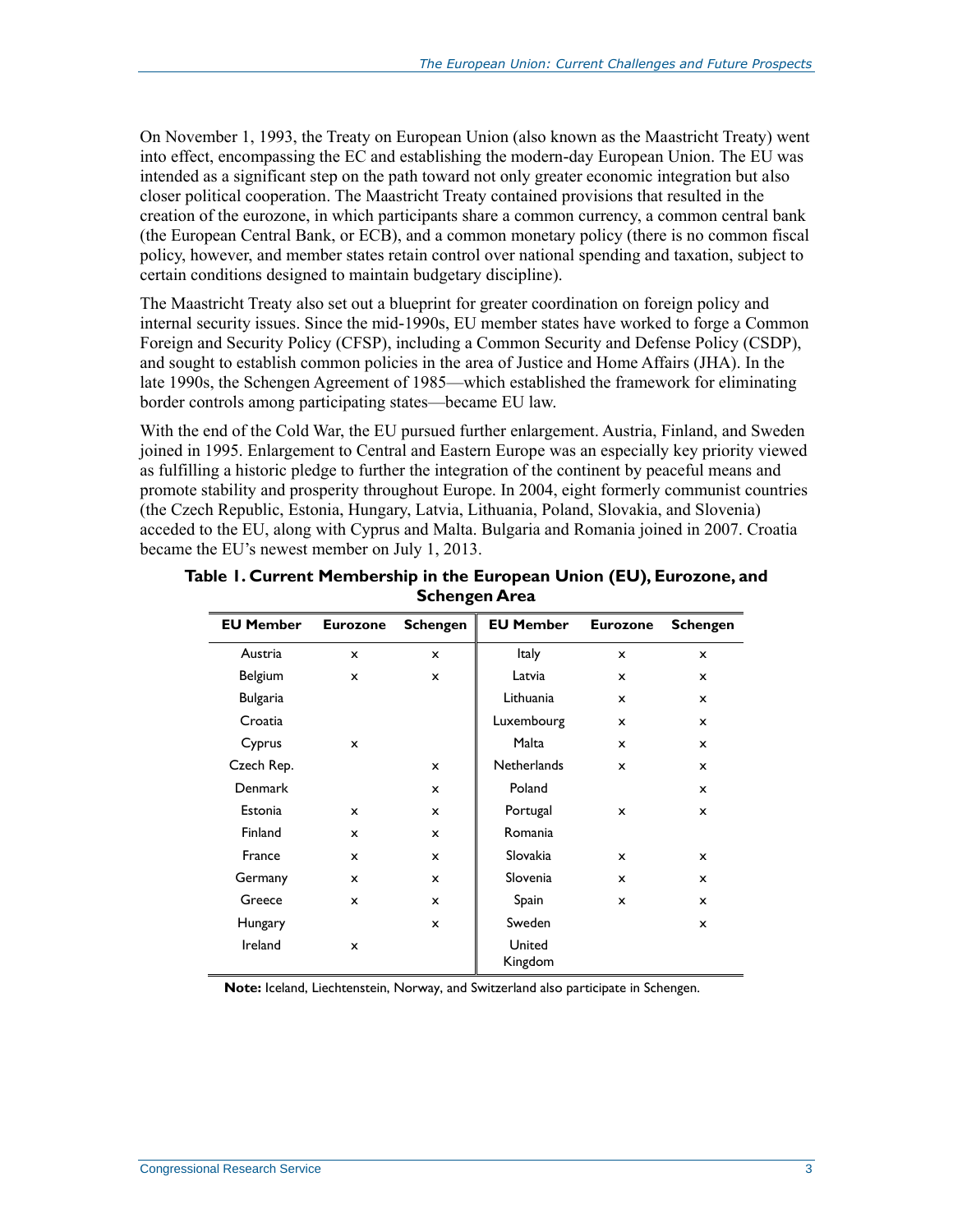#### **How Is the EU Governed?**

EU member states work together to set policy and promote their collective interests through several common institutions. Decisionmaking processes and the role played by EU institutions vary depending on the subject under consideration. For most economic and social issues, EU member states have largely pooled their national sovereignty, and EU decisionmaking has a supranational quality. Decisions in some areas, such as foreign policy, require the unanimous approval of all 28 member states. The EU's institutions do not correspond exactly to the traditional branches of government or division of power in representative democracies. Rather, they reflect the EU's dual supranational and intergovernmental character.

The **European Council** acts as a strategic guide and driving force for EU policy. It is composed of the heads of state or government of the EU's 28 member states, the European Council President (currently Donald Tusk), and the President of the European Commission; the council meets several times a year in what are often termed "EU summits." The European Council President organizes the council's work, seeks to ensure policy continuity, and facilitates consensus.

The **European Commission** is essentially the EU's executive and upholds the common interest of the EU as a whole. It implements and manages EU decisions and common policies, ensures that the provisions of the EU's treaties and rules are carried out properly, and has the sole right of legislative initiative in most policy areas. It is composed of 28 Commissioners, one from each country; each Commissioner holds a distinct portfolio (e.g., agriculture, trade, EU enlargement). One Commissioner serves as Commission President (currently Jean-Claude Juncker).

The **Council of the European Union** (or the **Council of Ministers**) represents the member states. It enacts legislation, usually based on proposals put forward by the European Commission and agreed to (in most cases) by the European Parliament. In a few sensitive areas, such as foreign policy, the Council of Ministers holds sole decisionmaking authority. It consists of ministers from the 28 national governments; different ministers participate in council meetings depending on the subject (e.g., foreign ministers would meet to discuss the Middle East, agriculture ministers to discuss farm subsidies). The Presidency of the Council (often termed the "EU Presidency") rotates among the member states every six months (Malta currently holds the EU Presidency).

The **European Parliament (EP)** represents the citizens of the EU. The EP shares responsibility for enacting most EU legislation with the Council of Ministers and decides on the allocation of the EU's budget jointly with the European Council. The EP consists of 751 members who are directly elected in the member states for five-year terms. Members of the European Parliament (MEPs) caucus according to political affiliation, rather than nationality; there are currently eight such political groups in the EP spanning the political spectrum from the far left to the far right. One MEP is elected as EP President (currently Antonio Tajani).

#### **Inherent Differences and Persistent Tensions**

The European integration project has long been viewed as a way for participating countries to magnify their political and economic clout (i.e., the whole is greater than the sum of the parts). European publics have historically been favorably inclined toward the EU, with many citizens valuing the freedom to easily travel, work, and live throughout Europe. Nevertheless, tensions have always existed within the EU between those member states that seek an "ever closer union" through greater integration and those that prefer to keep the EU on a more intergovernmental footing in order to better guard their national sovereignty. As a result, some EU countries have "opted out" of certain aspects of integration, including the eurozone and the Schengen area.

In addition, different histories and geography often influence member states' policy preferences. The EU's enlargement to the east has brought in many members with recent memories of Soviet domination, which may make some of them more wary of EU ties with Russia. Meanwhile, southern EU countries that border the Mediterranean may have greater political and economic interests in North Africa than EU members located farther north.

Questions have also existed for years on whether EU "deepening" (i.e., further integration) is compatible with EU "widening" (i.e., further enlargement). In the 1990s and 2000s, the EU engaged in several efforts to reform its institutions, simplify often cumbersome decisionmaking processes, and thereby allow a bigger EU to function more effectively. These efforts culminated with the entrance into force of the Lisbon Treaty in 2009 (which also sought to enhance the EU's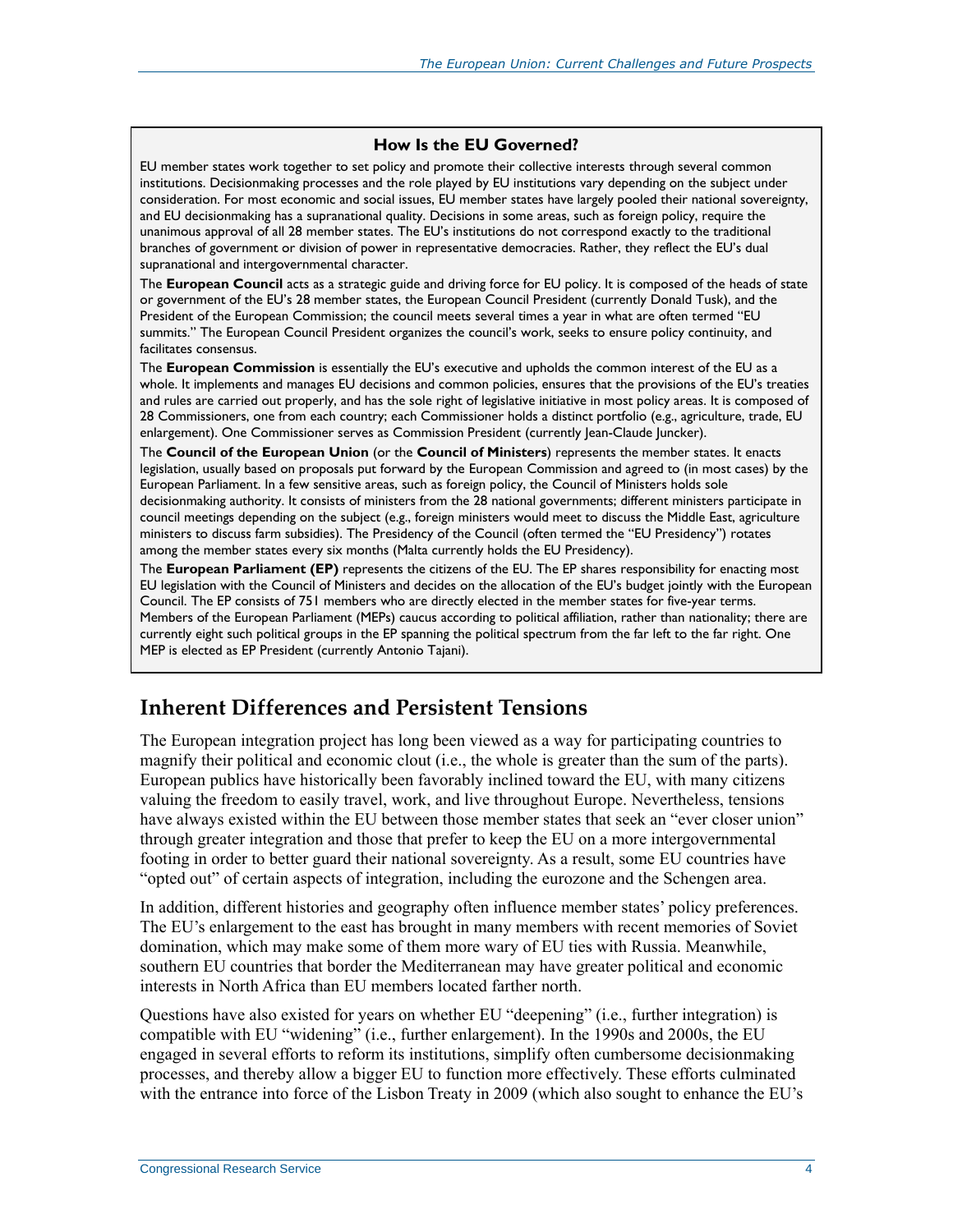global role and increase democratic accountability within the EU). Nevertheless, critics charge that EU decisionmaking processes remain extremely complex, lack transparency, and are still too slow and unwieldy. Others note that differences in viewpoint are inevitable among so many countries and that decisions thus take time in what remains a largely consensus-based institution.

While the EU maintains that the enlargement door remains open to any European country that fulfills the political and economic criteria for membership, some European leaders and publics worry about the implications of additional EU expansion on the EU's institutional capacities, its finances, and its overall identity. This is especially true with respect to large, culturally distinct countries, such as Turkey, or the poorer countries of "wider Europe" (usually considered to include Ukraine, Moldova, Georgia, Armenia, and Azerbaijan) that may harbor EU aspirations in the longer term. Some observers suggest that should the EU ultimately enlarge to encompass an even wider array of countries, further integration in the economic and financial fields may be unlikely, and forging a common foreign policy could become more difficult. Others contend that EU enlargement is already reaching its limits, both geographically and in terms of public enthusiasm for further expansion.

## **The Current Political and Economic Context**

A number of political and economic factors are contributing to the current uncertainty surrounding the future of the EU project. To varying degrees, they are also challenging the legitimacy and structure of the EU and its institutions.

### **Ongoing Economic Difficulties**

The 2008-2009 global recession and the eurozone debt crisis significantly affected European economies, decreasing growth and increasing unemployment in many EU countries, and posing a risk to the European banking system. Some EU governments imposed unpopular austerity measures in an effort to rein in budget deficits and public debt. In order to stem the eurozone crisis, Greece, Ireland, Portugal, and Cyprus required European and international financial assistance. Despite some signs of recovery, many EU countries continue to struggle with sluggish growth, high unemployment (especially among young people), and dissatisfied publics.

Economic disparities within the EU have also generated tensions and contributed to policy divisions among member states. Greece, for example, has bristled at perceived "diktats" for more austerity from economically strong Germany. Some Central and Eastern European members have objected to contributing financial assistance to Greece, as well as to doing more to help manage the migratory flows, in part because of their relatively less affluent economic positions within the EU. Many observers suggest that more robust economic growth could help ease some challenges currently facing the EU.

### **Rise of Anti-EU or "Euroskeptic" Political Parties**

Over the last several years, many EU countries have seen a rise in support for populist, nationalist, antiestablishment political parties. These parties are often termed "euroskeptic" because many have also been fueled by worries that too much national sovereignty has been relinquished to Brussels. Although not a completely new phenomenon in the EU, the recent uptick in support for such parties largely began in response to Europe's economic stagnation, austerity measures, and the eurozone crisis. For some voters, how the eurozone crisis was handled renewed long-standing concerns about the EU's "democratic deficit"—a sense that ordinary citizens have little say in decisions taken in faraway Brussels. Increasingly, however, heightened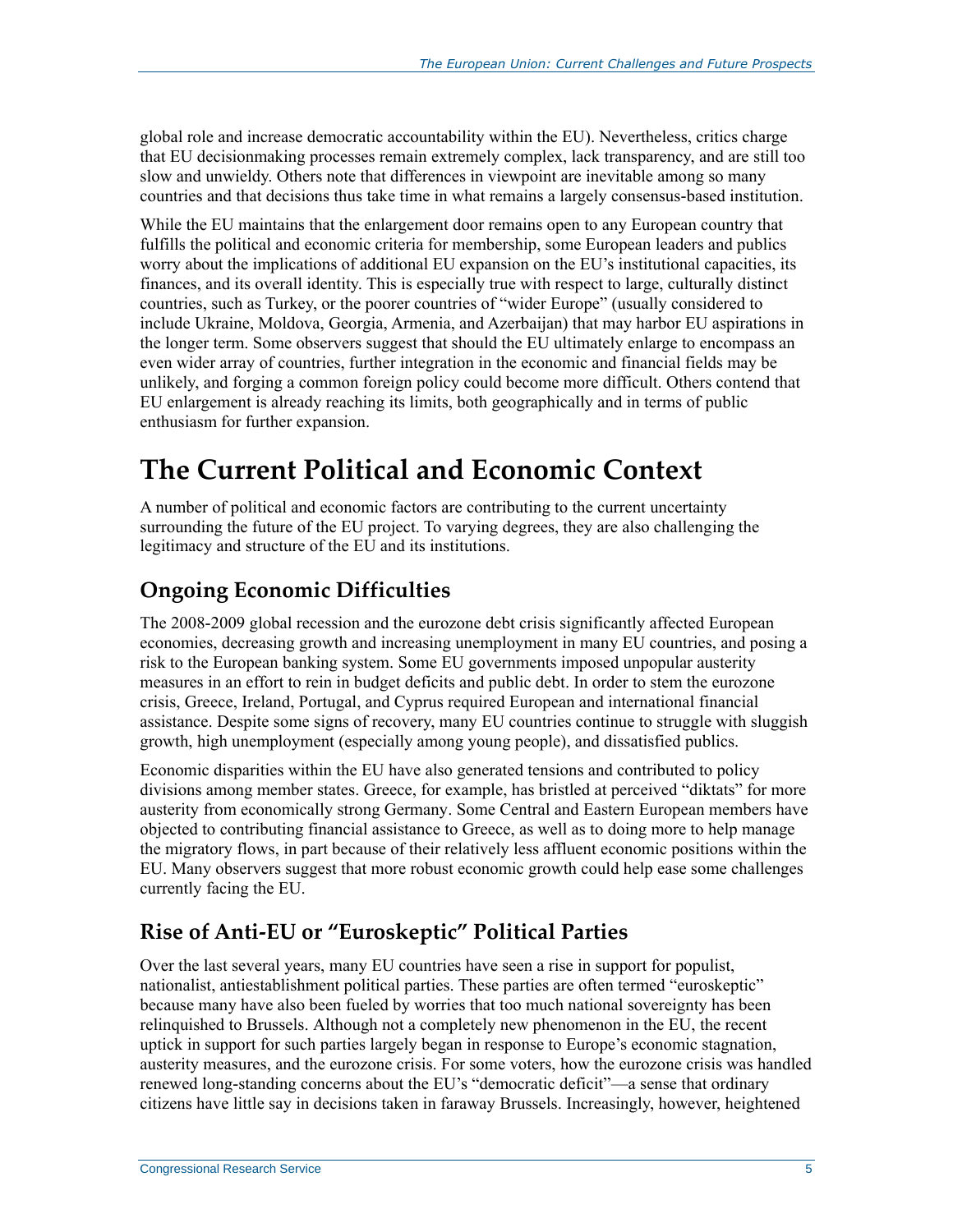fears about immigration and the sizeable migrant and refugee flows appear to be driving rising poll numbers for populist and/or euroskeptic parties, especially those that harbor anti-immigrant sentiments. Fears about globalization and a loss of European identity have also been factors in the growth in support for such parties.

Populist and euroskeptic parties, however, are not monolithic. Most are on the far right of the political spectrum, but a few are on the left or far left. The degree of euroskepticism also varies widely among them, and they hold a range of views on the future of the EU. While some advocate for EU reforms and a looser EU in which member states would retain greater sovereignty, others call for an end to the eurozone or even to the EU itself.

Austria, Denmark, Finland, France, Germany, Greece, Hungary, Italy, the Netherlands, Poland, Spain, Sweden, and the UK are among those EU countries with increasingly successful populist, and to at least some extent, euroskeptic parties. A range of euroskeptic parties did well in the 2014 European Parliament elections, winning up to 25% of the 751 seats. Some euroskeptic parties have made significant gains in national and local elections. For example, in Finland, a moderate euroskeptic party is part of the coalition government, while in Denmark, a minority government relies on a euroskeptic party to provide parliamentary support. In Poland, a nationalist party with a relatively euroskeptic approach won a majority in parliamentary elections in October 2015 and now leads the government.

Euroskeptic parties could pose challenges to the generally pro-European establishment parties in a number of EU countries and have put pressure on mainstream leaders to embrace some of their positions (such as curtailing EU integration or tightening immigration policies). Many analysts point out that euroskeptic parties and factions in the UK were key proponents of holding the June 2016 referendum on whether the UK should remain an EU member. EU officials and observers are also concerned that certain policies pursued by some of these parties in countries such as Hungary or Poland appear to conflict with basic EU values and democratic norms.

Moreover, should euroskeptic parties gain enough support to enter or even lead their national governments, they could potentially stop or reverse at least some aspects of European integration. The next presidential election in France is scheduled for April-May 2017, and polls indicate that Marine Le Pen, leader of the far-right, anti-EU National Front party likely will make it to the final round of the two-stage election. Should Le Pen win, she has pledged to withdraw France from the eurozone and to hold a referendum on EU membership within six months of taking office. In the Netherlands, the euroskeptic, far-right Freedom Party (PVV) is poised to do well in national elections in March 2017 and could become one of the largest parties in the Dutch parliament. In Germany, the euroskeptic, right-wing Alternative for Germany (AfD) party also may secure enough support in federal elections in September 2017 to enter parliament for the first time. Although most analysts view it as unlikely that either the PVV or the AfD will enter into coalition governments in their respective countries, significant gains for such parties could exert a degree of influence on future German and Dutch policies toward the EU.<sup>3</sup>

### **Lack of Strong Leadership and Strategic Vision**

Historically, the development of the EU has largely been driven forward by several key countries acting as an "engine." French and German leadership was essential to establishing the common currency, and France and the UK were instrumental in forging EU common foreign and security policies. Many analysts suggest, however, that a strong EU "engine" has been lacking over the

 3 "Where Will Populism Strike Next in the EU?," *Economist Intelligence Unit*, November 11, 2016.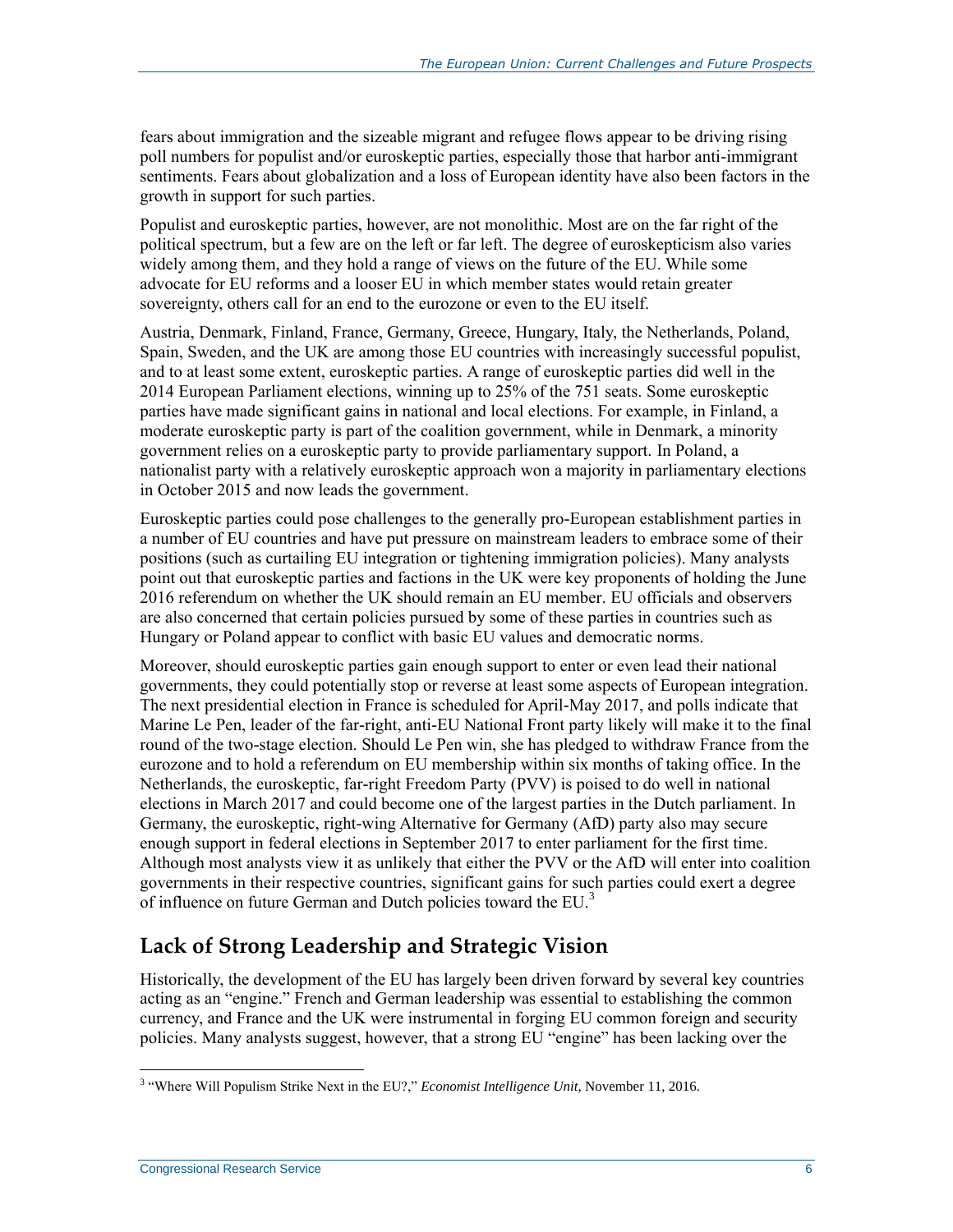last few years. Although German Chancellor Angela Merkel has played a central role in responding to the eurozone crisis, Russian aggression in Ukraine, and the migrant and refugee flows, critics view her as being too hesitant and tactical in many instances, rather than acting as a leader of Europe writ large. Meanwhile, others argue that too much power in the EU now resides with Germany alone, in part because other leaders—including French President François Hollande—have been constrained by domestic politics and economic preoccupations.

Some observers assert that European leaders do not have a robust or shared strategic vision for the EU. Those of this view point to what they consider to be ad hoc, piecemeal responses that eschew hard decisions about further integration or fail to address issues with an eye to ensuring a strong, stable, united, economically vibrant EU in the long term. Many analysts have raised particular worries about the apparent divergence between Germany and France over how to manage the Greece crisis and what this could portend for their respective visions of the EU's future more broadly.<sup>4</sup>

### **Increased Acrimony and Decreased Solidarity**

Observers contend that the crises over Greece and migration, in particular, have produced a high degree of acrimony and a lack of trust among EU member states. Moreover, these crises threaten the core EU principle of solidarity. While horse-trading and protecting national interests have always been part of EU politicking, analysts assert that narrow national agendas are increasingly taking priority over European-wide solutions. Some commentators have also begun to question the commitment of some European leaders and publics to the EU project in light of demographic and generational changes; for younger Europeans, World War II and even the Cold War are the stuff of history, and some may not share the same conviction as previous generations about the need for a strong and united EU.<sup>5</sup>

## **Simultaneous Challenges**

Against this complex political and economic backdrop, the EU is grappling with several major challenges. Many observers contend that the breadth and difficulty of these multiple issues are unprecedented. How the EU responds may have lasting implications not only for the EU itself, but also for its role as an international actor and as a key U.S. strategic and economic partner.

#### **The UK Decision to Leave the EU<sup>6</sup>**

The UK has long been considered one of the most euroskeptic members of the EU, with many British leaders and citizens traditionally cautious of ceding too much sovereignty to Brussels. As a result, the UK chose to remain outside the eurozone and the Schengen free movement area, and it negotiated the right to participate in only selected justice and home affairs policies. Amid the challenges to the EU over the last few years, former UK Prime Minister David Cameron faced

<sup>4</sup> François Heisbourg, "The End of an Affair for France and Germany," *Financial Times*, July 15, 2015; Judy Dempsey, "Refugees Could Break Europe's Comfort Zone," CarnegieEurope.eu, September 24, 2015.

<sup>5</sup> Katya Adler, "EU Solidarity Damaged by Splits on Migrants and Greece," BBC News, June 16, 2015; Rem Korteweg, "The Four Horsemen Circling the European Council Summit," Centre for European Reform, June 24, 2015; Anne-Marie Slaughter, "Europe's Civil War," Project-Syndicate.org, July 21, 2015.

<sup>&</sup>lt;sup>6</sup> For information on the outcome of the UK referendum and its implications for the United Kingdom, see CRS Insight IN10513, *United Kingdom Votes to Leave the European Union*, by Derek E. Mix, and CRS Insight IN10528, *The Brexit Vote: Political Fallout in the United Kingdom*, by Derek E. Mix.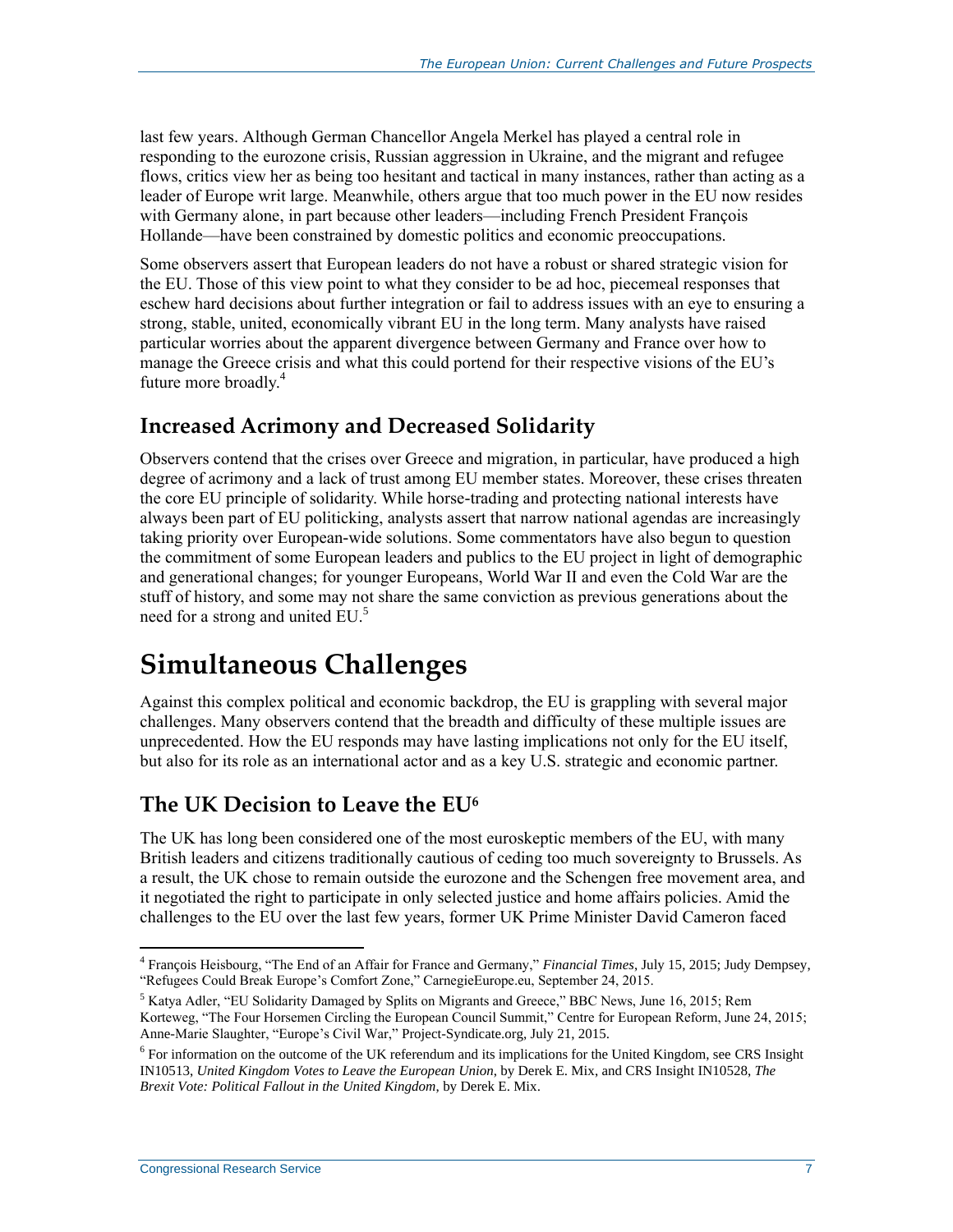growing pressure from hard-line euroskeptics, both within his own Conservative Party and outside of it, to reconsider the UK's relationship with the EU. In response, the Cameron government announced it would renegotiate the UK's membership conditions with the EU and hold an "in-or-out" public referendum on the UK's continued membership in the EU. In February 2016, following a deal reached by Cameron with other EU governments on measures that sought to better guard British sovereignty and economic interests in the EU, the Cameron government set June 23, 2016, as the date for the referendum on the UK's continued membership in the EU.

As noted previously, UK voters decided in favor of a British exit from the EU (or "Brexit") by a relatively narrow margin of 51.9% to 48.1%. This outcome was heavily influenced by factors such as economic dissatisfaction (especially among older and middle- to lower-income voters), fears about globalization and immigration, and anti-elite and antiestablishment sentiments. The "leave" campaign appears to have successfully capitalized on arguments that the UK would be better off if it were free from EU regulations and from the EU principle of free movement, which had led to high levels of immigration to the UK from other EU countries.

The UK government is expected to enact the results of the referendum in March 2017 by invoking Article 50 of the Treaty on European Union—the so-called exit clause, which outlines procedures for a member state to leave the EU. The invocation of Article 50 will trigger a twoyear period for withdrawal negotiations to be concluded. The EU also may decide to extend the time for negotiations. The UK remains a full member of the EU until the withdrawal process is completed, and EU law continues to apply in the UK until that time.

EU leaders maintain that "the Union of 27 countries will continue,"<sup>7</sup> but the departure of a member state is unprecedented in the EU's history. Brexit likely will have significant political and economic repercussions for both the UK and the EU. The UK is the EU's second-largest economy and a key diplomatic and military power within the EU.

In the short term, the EU is expected to be preoccupied by negotiating the "divorce terms" of Brexit and the contours of a future UK-EU relationship. Many believe the EU will take a tough line in Brexit negotiations, in part to discourage other member states and euroskeptic publics from contemplating a break with the EU that would further fracture the bloc. Euroskeptic parties, including in France and the Netherlands, have been encouraged by the British decision and called for similar referendums. Although conventional wisdom holds that most EU countries are simply too small to "go it alone," some EU officials worry that Brexit could seriously undermine the EU project if it prompts other EU countries to demand special membership conditions or additional policy opt-outs.

Many analysts suggest that the time and resources the EU will be forced to devote to managing the UK's exit could decrease the EU's capacities for dealing with other simultaneous and pressing challenges, including migration, terrorism, and weak economic growth. Given the UK's foreign policy clout and defense capabilities, Brexit could diminish the EU's role as an international actor. Some experts suggest that Brexit also might dampen prospects for further EU enlargement, in part because the UK had long been one of the staunchest supporters within the EU of continued expansion, including to Turkey.

In the longer term, the EU likely faces a fundamental choice between those supporting further integration as the solution to the bloc's woes and those contending that integration has gone too far and should be put on hold (or possibly even reversed in certain areas). Whereas some experts

 $^7$  European Council, "Statement by the EU Leaders and the Netherlands Presidency on the Outcome of the UK Referendum," press release, June 24, 2016.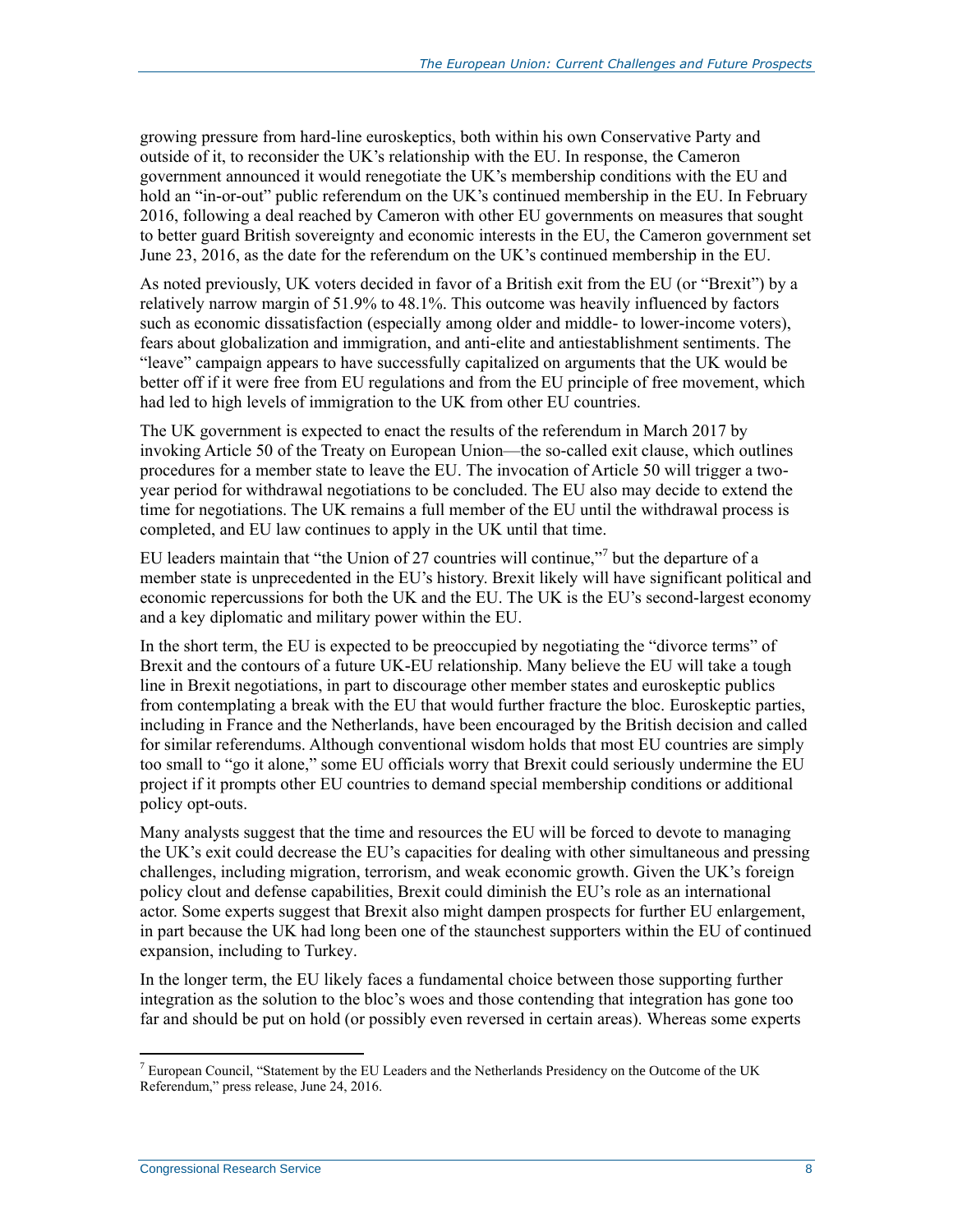argue that "more EU" is necessary to deliver economic growth and ensure security, others are skeptical that national governments will be inclined to cede more authority to a Brussels bureaucracy viewed as opaque and out of touch with the problems of average citizens. At the same time, some contend that Brexit could ultimately lead to a more like-minded EU, able to pursue deeper integration without UK opposition. For example, Brexit could strengthen the prospects for closer EU defense cooperation because the UK traditionally served as a brake on certain measures in this area—such as establishing an EU military headquarters—that the UK viewed as infringing too much on national sovereignty or on NATO's role in European security. (See ["The EU's Next Steps and Possible Future Scenarios"](#page-19-0) for more information.)

#### **The Greece Crisis and the Eurozone<sup>8</sup>**

The onset of the Greek debt crisis in late 2009 and its subsequent contagion to other eurozone members sparked concerns about the fundamental structure and viability of the eurozone, the EU's flagship integration project. Over the last six years, the situation in most eurozone countries has largely stabilized, and the EU has taken steps to strengthen the eurozone's architecture and improve fiscal discipline among member states. Greece's economy and banking system, however, remain in distress.

In the first half of 2015, prospects grew that Greece might exit the eurozone (dubbed "Grexit") as the Greek government—led by the leftist, anti-austerity Syriza party—sought further financial assistance from Greece's eurozone creditors. While Greece asserted a desire to remain in the eurozone, it also stressed the need for debt relief and an easing of austerity. For months, negotiations foundered. In late June, the Greek government closed the banks and imposed capital controls. On July 5, Greek voters rejected eurozone calls for further austerity in a public referendum, seemingly increasing the likelihood of Grexit. A deal was finally reached a week later in which the Syriza-led government acceded to eurozone demands for more austerity and economic reforms in exchange for a new financial assistance package, thus enabling Greece to stay in the eurozone. Nevertheless, Greece continues to face a long road toward economic recovery, and the threat of Grexit still lingers.

From its start in late 2009, the eurozone crisis generated tensions among member states over the proper balance between imposing austerity measures versus stimulating growth, and whether greater EU fiscal integration was necessary. The fraught negotiations with Greece in 2015, however, produced an even higher degree of acrimony within the EU and raised serious questions about EU solidarity. While France (and Italy) emphasized the political importance of maintaining the integrity of the eurozone, Germany (and others such as the Netherlands, Finland, Slovakia, and Slovenia) stressed the need to adhere to eurozone fiscal rules. Many countries that backed Germany's hard-line position during the negotiations with Greece also did so because they did not want to embolden other struggling eurozone governments or anti-austerity, euroskeptic opposition parties by making concessions to Greek demands.

Experts suggest the differing views between France and Germany in particular reflected divisions that date back to the founding of the eurozone. While Germany had always insisted that the eurozone be anchored in a culture of tight monetary policy and fiscal discipline, France had long pushed for more flexibility and greater political discretion over its management. At the same time, German and French leaders were strongly united behind the idea that "the single currency should first and foremost serve as a means toward the greater aim of European political

<sup>8</sup> Also see CRS Report R44155, *The Greek Debt Crisis: Overview and Implications for the United States*, coordinated by Rebecca M. Nelson.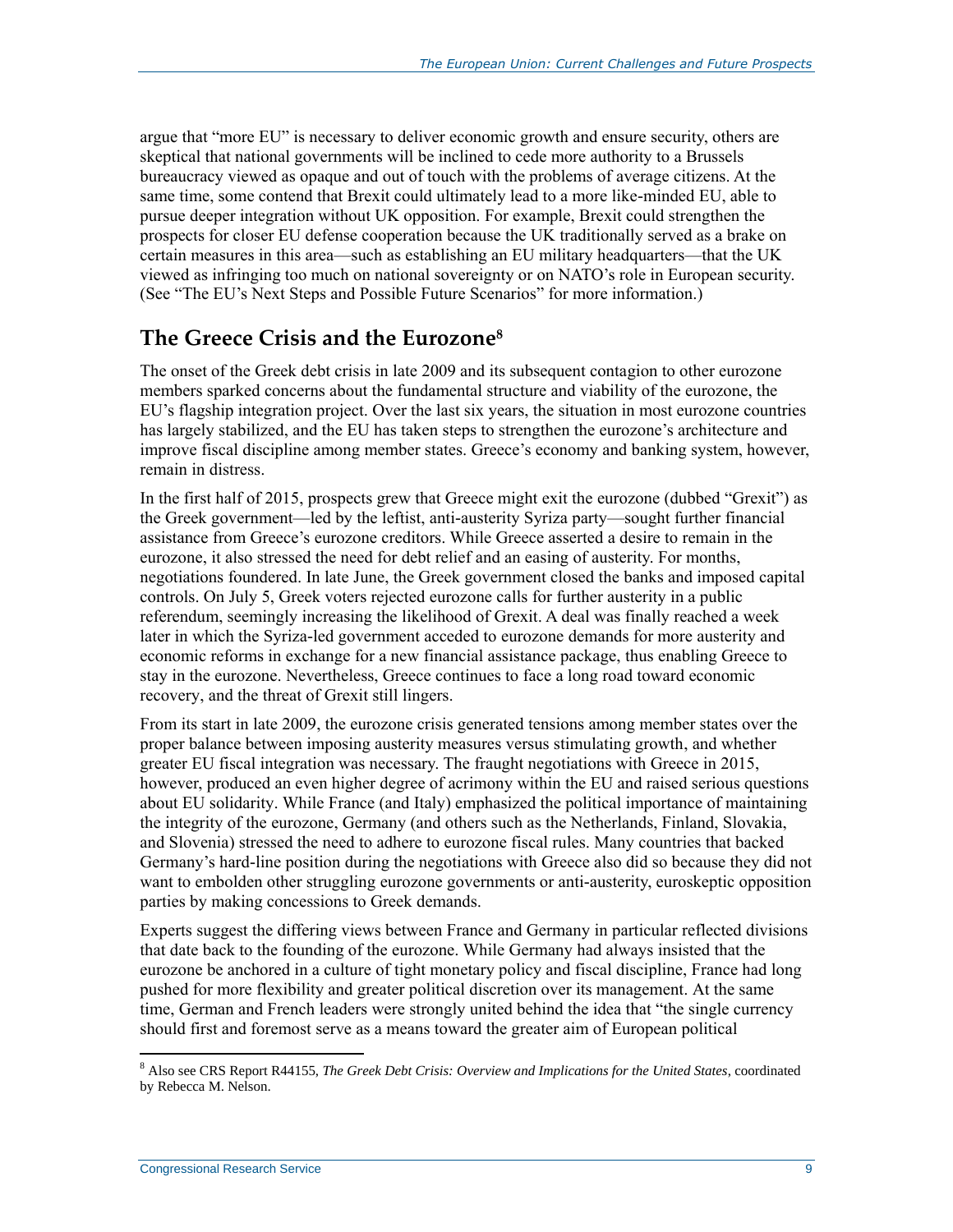integration."<sup>9</sup> Many analysts are now questioning whether France and Germany continue to share this vision, and some point to the crisis as an indication that EU members, including Germany, are prioritizing national interests over the European project to a greater extent than in the past.

Throughout the crisis, most EU leaders consistently maintained that they wanted to keep Greece in the eurozone. German Chancellor Merkel declared "if the euro fails, Europe fails,"<sup>10</sup> reflecting concerns shared by many EU governments that Grexit could have wider implications for the credibility of the entire EU project. Other European officials and experts, however, argued that Grexit would have been (and may still be) the better option for Greece in terms of restarting its economy, and that a Greek exit would have enabled deeper integration among the remaining eurozone members. In early July 2015, German Finance Minister Wolfgang Schäuble proposed a temporary Greek exit from the eurozone for a five-year period, but this was extremely controversial because member states viewed it as potentially setting a dangerous precedent by raising questions about the eurozone's irreversible nature; some eurozone leaders were likely concerned that a similar fate could befall other countries in financial distress in the future.

Greece continues to struggle economically as it seeks to implement the painful reforms required as part of the July 2015 deal. Debt relief for Greece remains a contentious issue among eurozone members and between countries such as Germany—which largely opposes it—and the International Monetary Fund (IMF), which claims that Greece's debt load is unsustainable. In May 2016, the eurozone reached a compromise agreement in which it pledged a package of progressive debt relief measures, although the most substantial measures would not begin until 2018 and will take effect only if Greece completes its economic reform program. Greece will require another tranche of previously agreed financial aid in July 2017, and tensions persist between Athens, its eurozone creditors, and the IMF over the terms of Greece's assistance program and the question of debt relief. $^{11}$ 

Some suggest that given how close the EU came to Grexit, the crisis has undermined the integrity of the eurozone. Others contend that EU leaders remain strongly committed to the euro and the broader EU project. Many note that the EU has often evolved out of crisis and that eurozone governments may now be more inclined to pursue greater integration. In the aftermath of the 2015 Grexit crisis, both France and Germany called for strengthening the eurozone's economic governance (possibly including the establishment of a eurozone parliament and a common budget). Observers note, however, that this initiative has not advanced much since then, in part because EU attention has been focused elsewhere—on the migration crisis and Brexit.<sup>12</sup>

### **Migratory Pressures**

Over the last two years, Europe has experienced a significant migration and refugee crisis as people have fled conflict and poverty in Syria, Iraq, Afghanistan, Africa, South Asia, and elsewhere. According to the United Nations, more than 1 million refugees and migrants reached Europe by sea in 2015 and roughly 362,000 did so in 2016.<sup>13</sup> Greece and Italy have been major

 9 Shahin Vallée, "How the Greek Deal Could Destroy the Euro," *New York Times*, July 27, 2015.

<sup>&</sup>lt;sup>10</sup> As quoted in Andrew Higgins and Alison Smale, "With Loan Deadline Looming, Europe Offers Greece a Last-Minute Deal," *New York Times*, June 29, 2015.

<sup>11</sup> James Kanter, "Eurozone Agrees to Debt Relief and Bailout Aid for Greece," *New York Times*, May 24, 2016; Jim Brunsden and Eleftheria Kourtali, "Eurozone Set to Miss Deadline for Greek Bailout Deal," *Financial Times*, February 16, 2017.

<sup>&</sup>lt;sup>12</sup> Cecile Barbiere, "France and Germany Dither Over Eurozone's Future," EurActiv.com, April 7, 2016.

<sup>&</sup>lt;sup>13</sup> U.N. High Commissioner for Refugees, Refugee/Migrants Emergency Response-Mediterranean, at (continued...)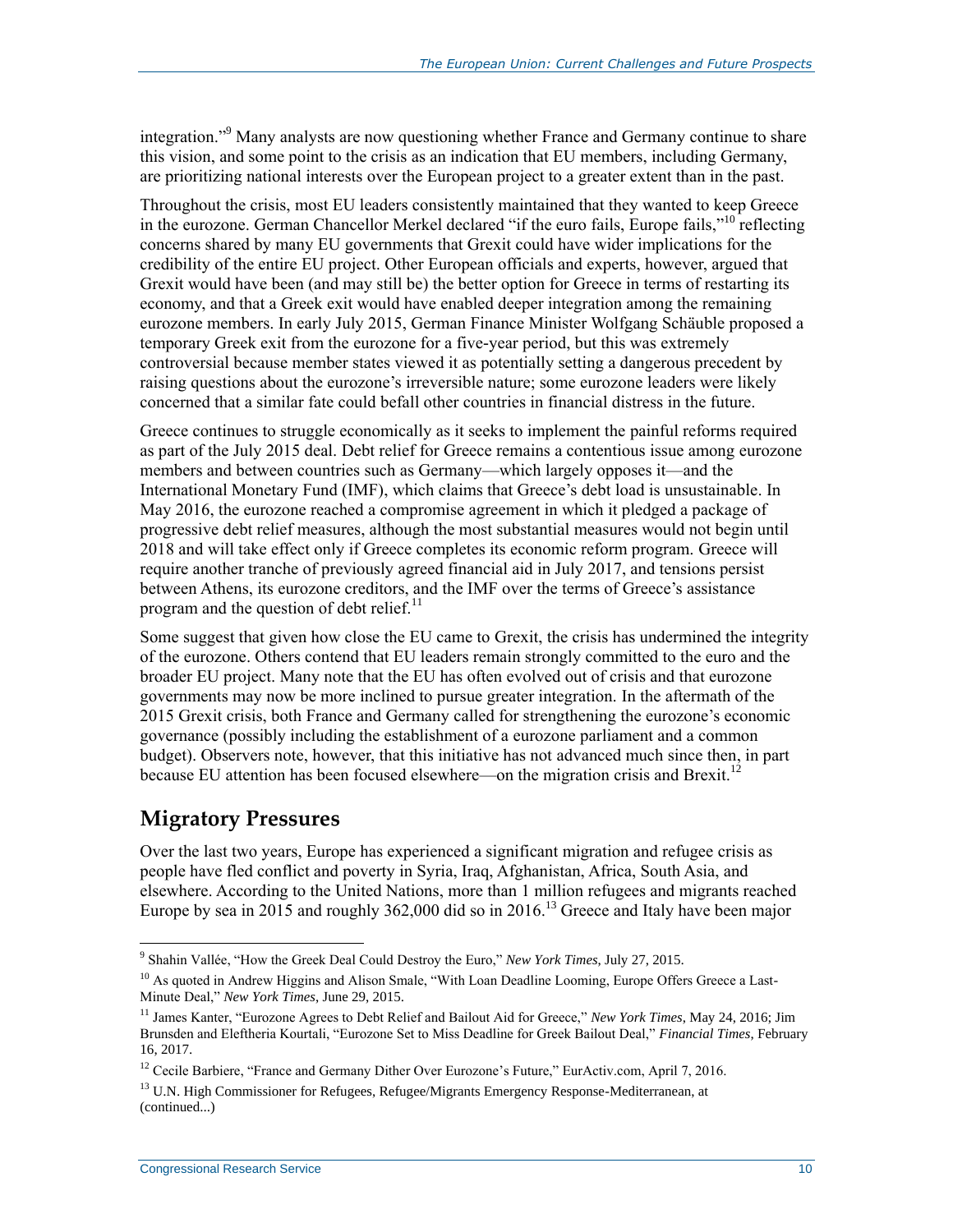arrival and transit points. Many individuals subsequently attempted to travel onward to northern EU members, such as Germany and Sweden, where they believed they were more likely to receive asylum and better welfare benefits.

During the course of 2015, various EU initiatives to manage the crisis proved largely unsuccessful. The EU came under criticism for lacking coherent and effective migration and asylum policies, which have long been difficult to forge because of national sovereignty concerns and sensitivities about minorities, integration, and identity. The flows also created deep divisions within the EU. Frontline states Greece and Italy and key destination countries farther north expressed dismay at a lack of European solidarity, while others charged that traditionally generous asylum policies in countries such as Germany and Sweden were serving as "pull" factors and exacerbating the flows. Some EU governments reportedly viewed Germany's announcement in August 2015 that it would no longer apply the EU's "Dublin regulation" (which usually deems the first EU country an asylum-seeker enters as responsible for examining that individual's application) as unilaterally upending agreed EU asylum procedures and failing to consider the implications for the wider EU.

Efforts to establish EU redistribution and resettlement programs, in which each EU member state would accept a certain number of asylum-seekers and refugees (in part to relieve the burdens on Greece and Italy), were extremely controversial. Countries in Central and Eastern Europe were particularly vocal opponents, fearing that the newly arrived migrants and refugees, many of whom are Muslim, could alter the primarily Christian identities of their countries and of Europe. Although the EU approved a limited but mandatory plan to relocate some asylum-seekers from Greece and Italy in September 2015, this outcome was achieved using the EU's qualified majority voting system rather than consensus (Hungary, the Czech Republic, Slovakia, and Romania voted against the plan, and Finland abstained). Adopting a proposal on such a sensitive issue directly related to a state's sovereignty and territorial integrity by qualified majority is largely unprecedented in the EU, and many observers viewed the need to hold the vote as further indication of the profound cleavages within the bloc.<sup>14</sup>

As the uptick in refugees and migrants arriving in Europe continued unabated in early 2016, the EU began to focus on discouraging people from undertaking the journey in an effort to stem the flows. In March 2016, EU leaders agreed to end the "wave-through approach" that was allowing individuals from Greece to transit the Western Balkans to seek asylum in other EU countries and announced a new deal with Turkey. The main provisions of the EU's accord with Turkey centered on Turkey taking back all new "irregular migrants" crossing from Turkey to the Greek islands in exchange for EU resettlement of one Syrian refugee from Turkey for every Syrian returned. The EU also pledged to speed up the disbursement of a previously allocated  $\epsilon$ 3 billion in aid to Turkey and to provide an additional €3 billion in assistance for Syrian refugees in Turkey.

Since these measures took effect, the number of migrants and refugees reaching Europe has decreased substantially. Nevertheless, the EU's deal with Turkey remains controversial and potentially fragile. Most EU leaders maintain that the return measures agreed upon with Turkey

<sup>(...</sup>continued)

http://data.unhcr.org/mediterranean/regional.php.

<sup>&</sup>lt;sup>14</sup> Implementation of the EU relocation programs—both the mandatory one and a separate voluntary one—remains slow (as of early February 2017, just under 12,000 asylum-seekers had been relocated from Greece and Italy out of a total goal of 160,000). Some member states (including Hungary and Poland) have refused to accept any asylum-seekers under the EU schemes. European Commission, "Relocation and Resettlement: Member States Need to Build on Encouraging Results," press release, February 8, 2017. Also see Steven Erlanger and James Kanter, "Plan on Migrants Strain the Limits of Europe's Unity," *New York Times*, September 22, 2015.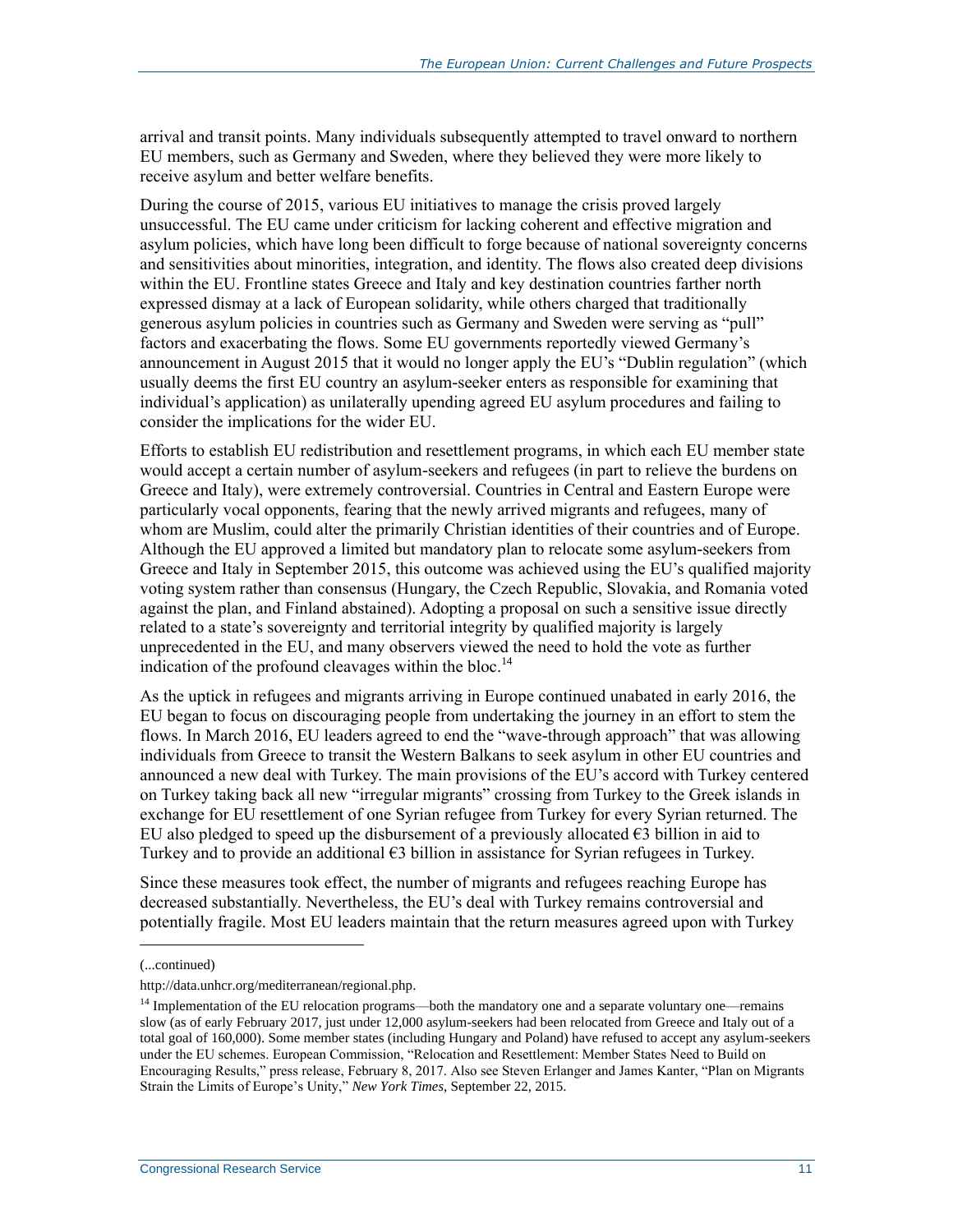are crucial to breaking the business model of migrant smuggling and saving lives. However, some Members of the European Parliament and many human rights advocates are concerned that the agreement violates international law and the rights of refugees. Those of this view also worry that other parts of the accord with Turkey—in which the EU pledged to lift visa requirements for Turkish citizens and to reenergize Turkish accession negotiations—could be seen as rewarding a Turkish government that they view as increasingly authoritarian.

The failed July 2016 coup attempt in Turkey and the subsequent government crackdown has exacerbated tensions between the EU and Turkey. Although Turkey has made progress in meeting most of the EU's requirements for visa-free travel, some issues remain outstanding. In November 2016, the European Parliament approved a nonbinding (although symbolic) resolution calling for Turkey's EU accession negotiations to be suspended until the Turkish government ends it "disproportionate" response to the failed coup. Amid these developments, some observers suggest that the EU's deal with Turkey on the refugee and migrant flows could be in danger.<sup>15</sup>

Although the agreement with Turkey has helped to staunch the migrant flows to Greece, Italy has experienced an uptick in migrant and refugee arrivals since mid-2016; most of these individuals come from Africa, with Libya being their main point of departure. In early February 2017, the EU announced a plan to help the U.N.-backed Libyan government curb migration across the Central Mediterranean. Among other measures, the EU will seek to provide increased training and better equipment for the Libyan coast guard, improve conditions at Libyan reception centers, enhance EU cooperation with countries near Libya to slow the inflows, and work with local communities on migration routes and in coastal areas to improve their socioeconomic conditions. As a first step, the EU announced  $\epsilon$ 200 million in funding through 2017 for such migration-related projects. Local Libyan authorities, however, have criticized the plan as likely to worsen the situation on the ground in Libya. Furthermore, refugee advocates worry that the plan does not sufficiently protect human rights, and some analysts suggest that Libya's continued instability casts doubt on the plan's prospects for success.<sup>16</sup>

The migration and refugee flows continue to have significant repercussions for European governments and the EU. Perhaps most notably, the migratory pressures have severely strained the Schengen system, which largely depends on confidence in the security of the bloc's external borders. This concept has been tested not only by the magnitude of the refugee and migrant flows but also by concerns that some terrorists may have been able to exploit the chaos to slip into Europe (see "European [Security Concerns,](#page-15-0)" below, for more information). In 2015, several Schengen countries (including Germany, Austria, Denmark, and Sweden) instituted temporary border controls in response to the migratory pressures. These temporary controls remain in effect, and some experts worry they could become permanent, at least on a de facto basis.

EU officials assert that they remain committed to Schengen and are working to strengthen EU border controls, including by establishing a new European Border and Coast Guard to reinforce national capacities at the EU's external borders through joint operations and rapid border interventions. This new border guard corps became operational in October 2016.<sup>17</sup> The European Commission also has been working with Greece to improve the country's border control

<sup>&</sup>lt;sup>15</sup> Nikolaj Nielsen, "EU-Turkey Migrant Deal Risks Collapse, Warns Austria," EUObserver.com, November 8, 2016; James Kanter, "European Parliament Votes to Suspend Talks with Turkey on EU Membership," *New York Times*, November 24, 2016.

<sup>&</sup>lt;sup>16</sup> "Migrant Crisis: EU Leaders Agree Plan to Stop Libya Influx," BBC News, February 3, 2017; Nikolaj Nielsen, "Libyan Authorities Oppose EU Migrant Plans," EUObserver.com, February 8, 2017.

<sup>&</sup>lt;sup>17</sup> The European Border and Coast Guard is intended to strengthen and replace Frontex, the EU's existing borders management agency.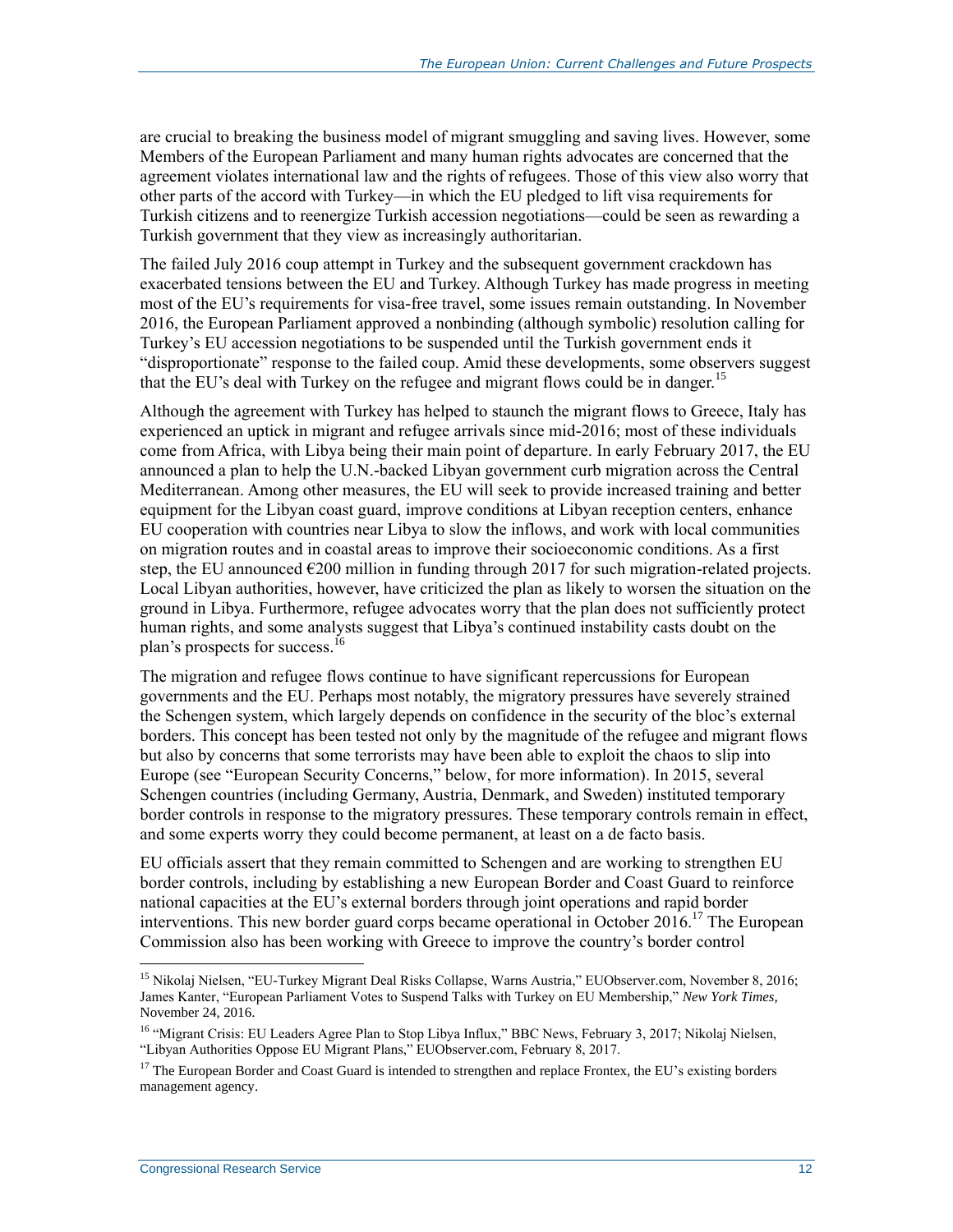management, and the EU continues to support "hotspot" facilities in both Greece and Italy to help register and process all refugees and migrants.

The influxes of refugees and migrants have renewed questions about European countries' ability to integrate minorities into European culture and society. Such anxieties have become more pronounced amid reports of criminal activity and sexual assaults allegedly committed by some migrants and asylum-seekers and by revelations that many of the recent terrorist attacks in Europe were carried out by extremists of Muslim background born and/or raised in Europe. At the same time, concerns exist about increasing societal tensions and xenophobia in Europe. Germany, Sweden, and other EU countries have seen an increase in the number of violent incidents against migrants and refugees.<sup>18</sup>

Debate has also arisen over the economic impact of the migrant and refugee flows. Some leaders and analysts contend that the influxes could be economically beneficial and help to offset unfavorable demographic developments (such as aging populations and shrinking workforces), thus strengthening EU fiscal sustainability in the longer term. Many experts point out, however, that much will depend on how well migrants and refugees are integrated into the labor market.<sup>19</sup> Others worry that the newcomers could take jobs away or reduce wages, especially in the short term. Some suggest that such fears have helped to further increase support in many EU countries for far-right, anti-immigrant, euroskeptic political parties.

#### <span id="page-15-0"></span>**European Security Concerns**

Over the past several years, the EU has struggled with how best to address significant changes in Europe's security environment. The most prominent concerns relate to the ongoing conflict in Ukraine, a more militarily assertive Russia, and increased terrorist activity in Europe linked to the rise of the Islamic State organization and its ability to attract European citizens and residents to its cause. Such issues have challenged the EU's ability to forge common foreign and security policies (often complicated by the need to reach consensus among all member states) and to further integration in the area of Justice and Home Affairs. The heightened terrorism threat also poses risks to the Schengen area of free movement.

#### **Managing a Resurgent Russia**

Like the United States, the EU has been forced to reconsider its relationship with a more assertive Russia and the implications for European security and stability. The EU has sought to support Ukraine's political transition, condemned Russia's annexation of Crimea in March 2014, and strongly urged Russia to stop backing separatist forces in eastern and southern Ukraine. The EU has worked both to engage Russian President Vladimir Putin in promoting a political solution to the conflict in Ukraine and to impose a series of sanctions on Russia (including those targeting the financial, energy, and defense sectors of the Russian economy). Crafting common EU policies has been arduous, however, given the different national histories and economic relations with Russia among the EU's various member states.

<sup>18</sup> Jim Yardley, "Sexual Attacks Widen Divisions in European Migration Crisis," *New York Times*, January 13, 2016; Melissa Eddy, "Refugee's Arrest Turns a Crime into National News (and Debate) in Germany," *New York Times*, December 9, 2016; Ivan Watson and Bryony Jones, "In Sweden, Tensions Temper Pride over Refugee Policy," CNN.com, February 23, 2017; "Germany Hate Crime: Nearly 10 Attacks a Day on Migrants in 2016," BBC News, February 26, 2017.

<sup>&</sup>lt;sup>19</sup> European Commission, *European Economic Forecast Autumn 2015*, Institutional Paper #11, November 2015; International Monetary Fund, *The Refugee Surge in Europe: Economic Challenges*, January 2016.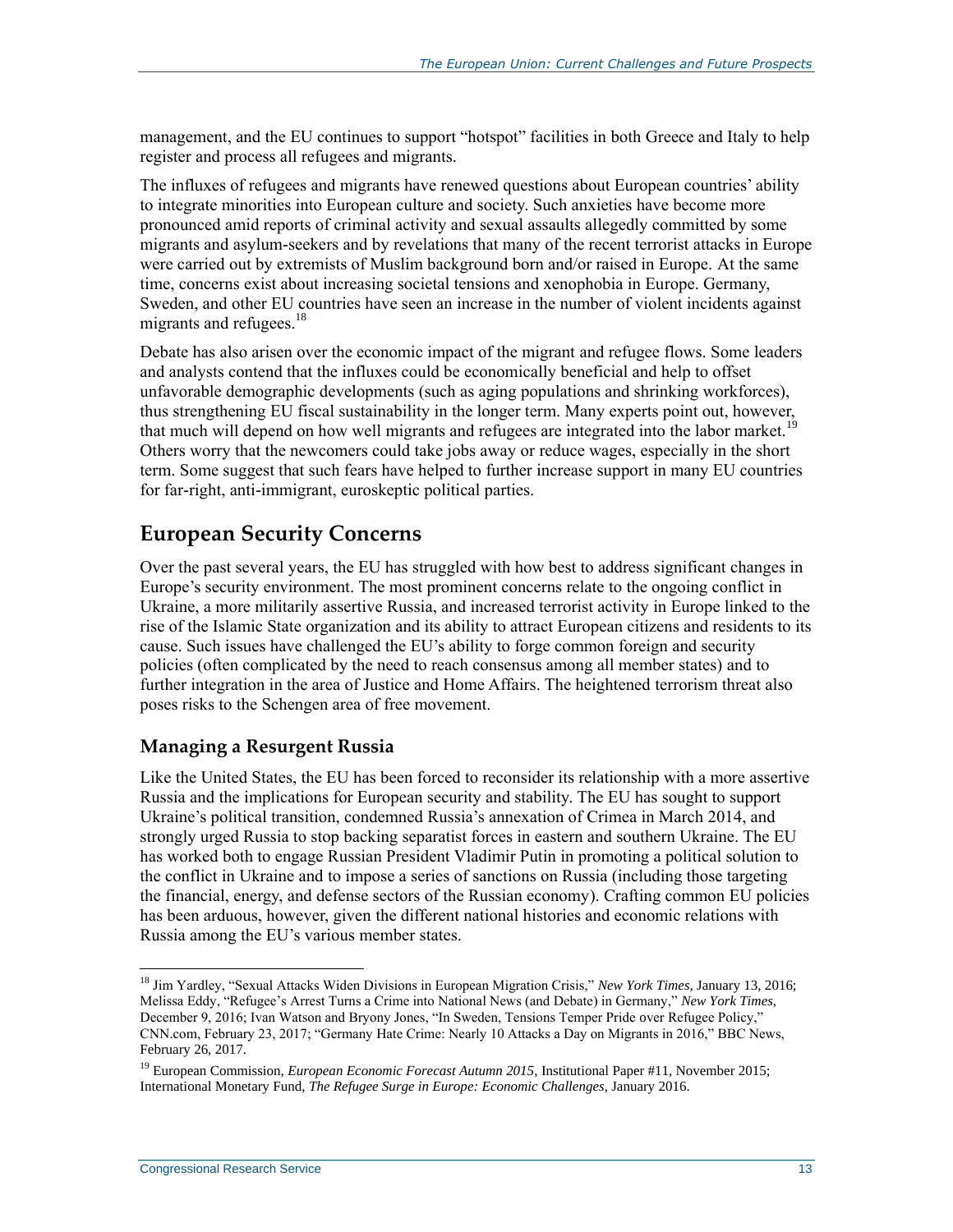Many analysts argue that some EU member states may be susceptible to Russian political or economic pressure to lift or ease sanctions (especially the sectoral ones) and are concerned about Russian efforts to erode EU consensus. The EU has tied lifting the sectoral sanctions to the full implementation of the Minsk peace agreement for Ukraine. Amid escalated fighting in eastern Ukraine in early 2017, the EU appears committed to maintaining sectoral sanctions on Russia in the short term. Nevertheless, observers point out that some European policymakers have periodically floated ideas on restructuring EU sanctions. In the spring of 2016, some German and Austrian officials reportedly suggested that a change in tactics might be necessary going forward. French officials assert that they have ruled out lifting EU sanctions until Russia meets its obligations under the Minsk agreement but also have purportedly urged more debate on the future of EU sanctions on Russia. Other EU members—including the UK, Poland, and the Baltic states—oppose any moves to relax EU sanctions on Russia until Minsk is fully implemented.<sup>20</sup>

Beyond the conflict in Ukraine, fundamental differences exist among EU countries about how to best manage Russia in the longer term. Some still hope that Russia can be a partner for the EU, maintaining that Russia is too big to isolate or ignore and that, ultimately, Europe's stability and security depend on forging good relations with Moscow. Many EU countries have extensive commercial ties with Russia (including Germany and Italy) and rely on Russia to help meet their oil and gas needs. Some European policymakers also argue that Russian cooperation is essential to solving key international challenges, including the ongoing conflict in Syria.

Other EU countries, especially those with histories of Soviet domination, are more wary of Russia and President Putin's intentions. EU governments have been alarmed by the uptick in Russian military exercises and recent incursions by Russian fighter jets into the airspace of countries such as Sweden and Denmark. Poland and most Central European members have strongly opposed a proposed Russian gas pipeline project—the so-called Nord Stream 2, which would increase the amount of Russian gas delivered to Germany and other parts of Europe—because they contend it will undercut Ukraine (the pipeline would bypass the country), increase rather than decrease European reliance on Russian gas, and do little to improve European energy security. (In August 2016, five Western companies pulled out of the joint venture, although Russia's state-owned Gazprom asserts that it will move forward with Nord Stream 2 on its own).<sup>21</sup>

At the same time, many leaders across the EU are increasingly concerned that the Russian government is actively seeking to influence European politics, elections, and policymaking in an effort to sow disunity, destabilize the EU (and NATO), and undermine Western values. Russian measures to exert such influence reportedly include an array of tools: expanding Russian television and Internet broadcasting in Europe; using disinformation and pro-Russian fake news; conducting cyberattacks on government and political party websites; and cultivating relations with European political parties and allies broadly sympathetic to Russia. In addition, some experts on both sides of the Atlantic contend that Russia is helping to fund certain European political parties (especially far-right, euroskeptic parties). Concrete evidence of direct financial support from the Russian government to European parties is difficult to identify, but some

<sup>20</sup> Laurence Norman and Gabriele Steinhauser, "European Ministers Wrestle with Future of Russia Sanctions," *Wall Street Journal*, June 20, 2016; "Germany, Austria Favour Gradual Phasing Out of Russia Sanctions," EurActiv.com, June 20, 2016.

<sup>&</sup>lt;sup>21</sup> Gabriela Baczynska and Alissa de Carbonnel, "EU's Juncker Says Doubts Over Nord Stream 2 Pipeline Plan Beyond Legal," Reuters, June 16, 2016; "Nord Stream 2 Partners Withdraw Amid Poland Pressure," *Financial Times*, August 12, 2016.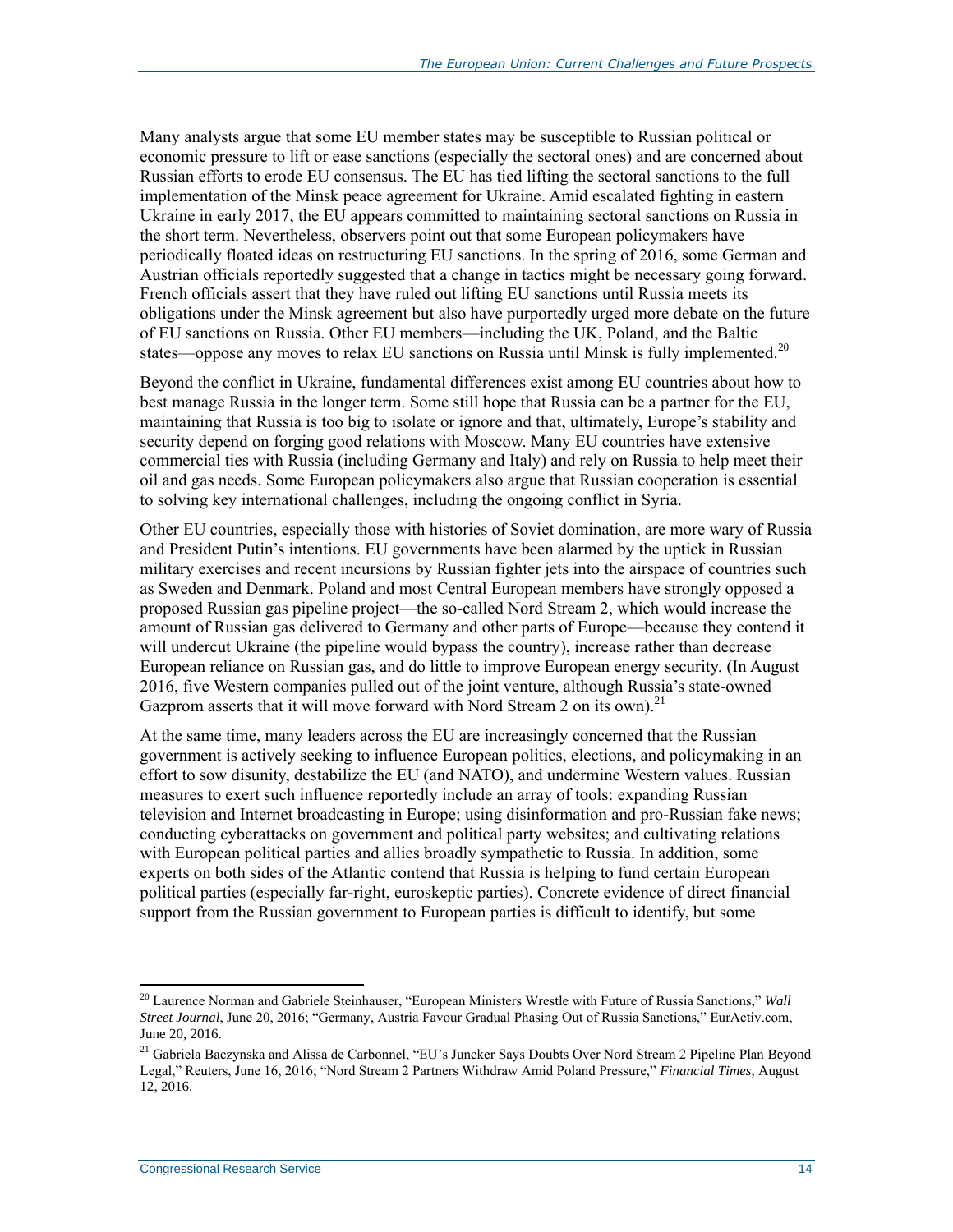analysts argue that Russia's "web of political networks is hidden and non-transparent by design, making it purposefully difficult to expose."<sup>22</sup>

A number of observers suggest that Russian government-linked news outlets and fake news stories online may have attempted to influence voters in several public referendums in Europe in 2016, including the April vote in the Netherlands on the EU-Ukraine association agreement and the June referendum in the UK on EU membership. Since 2015, the EU's East StratCom Task Force has worked to raise awareness of Russian disinformation. A key purpose of the task force is to identify and compile what it believes to be false or distorted information or fake news and to alert media outlets, Internet users, and the general public of such disinformation.<sup>23</sup> Many European leaders also are worried about the possibility of Russian interference, including through cyberattacks on government or political party computer systems, ahead of important national elections in the Netherlands, France, and Germany in 2017.

Some experts (in Europe and the United States) contend that Brexit may be a "win" for Putin's Russia, potentially leading to a more accommodating EU approach. Although the UK has been a staunch supporter of EU sanctions on Russia and vocal in its concerns about Russia's more assertive military posture, it is certainly not the only EU member state to hold such views. Thus, arguments suggesting that without the UK, the EU would automatically seek to recalibrate its policies toward Moscow may be overblown. At the same time, Brexit could further complicate efforts to forge and maintain any common EU stance toward Russia given the diplomatic and military capabilities the UK brings to the EU table and its frequent leadership role in building EU consensus on major foreign policy and security issues. Observers also note that Brexit and other divisions within the EU, especially if they weaken the EU as an institution, could provide an assist to Putin's broader goal of challenging the Western-oriented, post-Cold War order in Europe.

#### **Countering Terrorism<sup>24</sup>**

Over the last two years, European governments and the EU have grown increasingly alarmed by the rise of the Islamic State terrorist organization, its success in attracting European citizens to join the fighting in the Syria-Iraq region, and its use of violent extremist propaganda to inspire others. Many of the recent terrorist incidents in Europe—including the November 2015 attacks in Paris and the March 2016 bombings in Brussels—have been linked to the Islamic State, and a number of the perpetrators were or are European citizens who reportedly fought with the group in Syria or Iraq. European security services assess that the Islamic State's ability to carry out or direct larger-scale, coordinated attacks in Europe appears to be increasing. Observers point out that the Islamic State has many potential European recruits given that an estimated 5,000 EU citizens have traveled to Syria and Iraq to join the fighting.

At the same time, European officials remain concerned about the potential for "lone wolf" attacks by individuals who may not have traveled abroad to fight but who have been motivated by Islamist propaganda to commit violence at home. Although the Islamic State has claimed that the perpetrator of the July 2016 truck attack in Nice, France, was its "soldier," authorities believe that

<sup>22</sup> The Atlantic Council, *The Kremlin's Trojan Horses*, November 2016. Also see Mitchell A. Orenstein, "Putin's Western Allies," *Foreign Affairs*, March 25, 2014; Peter Foster, "Russia Accused of Clandestine Funding of European Parties as U.S. Conducts Major Review of Vladimir Putin's Strategy," *The Telegraph*, January 16, 2016.

<sup>23</sup> Also see CRS Insight IN10614, *European Union Efforts to Counter Disinformation*, by Vincent L. Morelli and Kristin Archick.

<sup>&</sup>lt;sup>24</sup> For more information, see CRS In Focus IF10561, *Terrorism in Europe*, by Kristin Archick and Carmyn A. Chapman, and CRS Report RS22030, *U.S.-EU Cooperation Against Terrorism*, by Kristin Archick.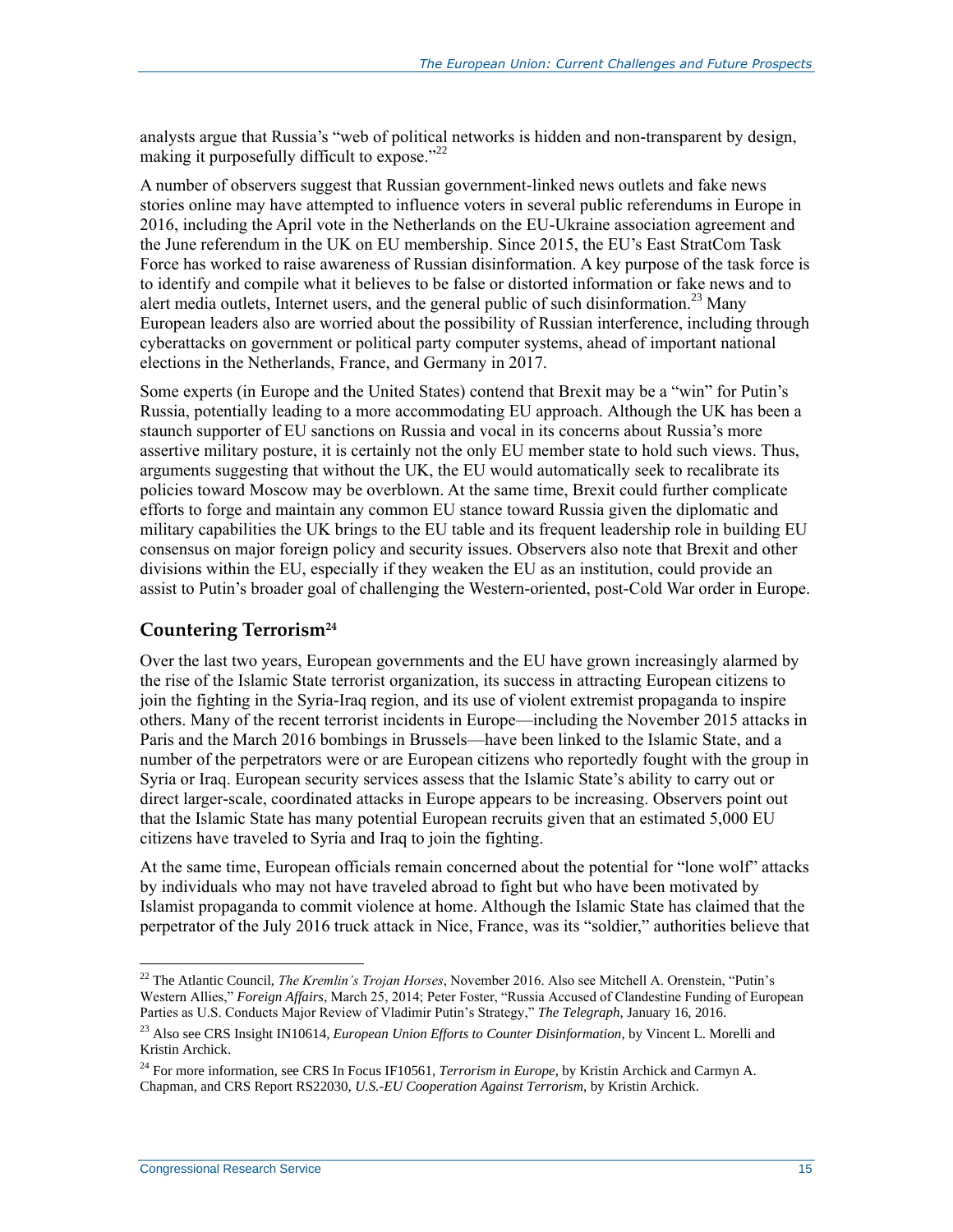the attacker was largely self-radicalized. Several other "lone wolf" attacks in France, Germany, and Belgium during 2016 also were apparently carried out by individuals inspired by the Islamic State. The Tunisian asylum-seeker who carried out the December 2016 truck attack on a Christmas market in Berlin may have been in contact with an Islamic State recruiter in Germany, but authorities believe he was radicalized while in prison in Italy.<sup>25</sup> The uptick in terrorist activity has reinforced long-standing anxieties about the integration of Muslims in Europe and the potential for radicalization among some segments of Europe's Muslim populations.

Although European governments have employed a range of tools to combat the so-called foreign fighter phenomenon and violent Islamist extremism, the EU has sought to play a leading role given the weaknesses in European intelligence sharing exposed by the recent terrorist incidents and the EU's largely open borders. For example, the suspected Belgian ringleader of the November attacks in Paris may have repeatedly traveled back and forth between Europe and Syria, despite being known to European security services. The Berlin Christmas market attacker was apprehended and killed in Italy four days after the attack.

Although EU leaders warn against equating refugees with terrorists, they also acknowledge that terrorists could make use of the same migration routes to gain entrance into Europe. Two of the Paris attackers may have entered Europe through Greece in early October 2015 by posing as refugees with fake Syrian passports, and press reports suggest that a Swedish national charged in both the Paris and Brussels attacks may have traveled back to Europe from Syria as part of the refugee flows.<sup>26</sup> Several lone wolf attacks in 2016 were attempted or carried out by asylumseekers and have elevated fears that some refugees or immigrants (especially youths) could be particularly vulnerable to radicalization due to feelings of dislocation and marginalization.

EU efforts to improve its capacities to address the various aspects of the foreign fighter threat and those inspired by Islamist extremism include enhancing information-sharing among national and EU authorities; strengthening external border controls; and bolstering existing counterradicalization measures, including online and in prisons. Nevertheless, agreeing upon and implementing common EU policies to counter terrorism and the foreign fighter threat has been challenging. This is largely because such initiatives often relate to police, judicial, and intelligence prerogatives viewed as central to a state's sovereignty. The imperative to balance promoting security with protecting human rights and civil liberties has also complicated the formulation of certain EU-wide policies. For example, data privacy and protection concerns slowed progress for years on a proposal for an EU-wide system to collect airline Passenger Name Record (PNR) data (the proposal was formally adopted in April 2016).

Some analysts also suggest that the EU's collective response to the broader crisis in the Syria-Iraq region and its ability to counter the Islamic State has been constrained by differing views among its national governments, especially regarding the use of force. While some EU countries are participating militarily in the U.S.-led air campaign against the Islamic State, for example, others are not, and there appears to be little appetite within the EU for a stronger military response. Following the November attacks in Paris, the EU invoked its "mutual defense clause" (Article 42.7 of the 2009 Lisbon Treaty) at France's request, obligating other member states to provide France with unspecified "aid and assistance." Invoking this clause, however, was viewed largely

<sup>25</sup> Michael Birnbaum and James McAuley, "Attacker in Nice Is Said to Have Radicalized Very Rapidly," *Washington Post*, July 16, 2016; Anthony Faiola, Souad Mekhennet, and Stefano Pitrelli, "ISIS-Linked News Agency Releases Video of Berlin Attacker Swearing Allegiance to the Radical Group," *Washington Post*, December 23, 2016.

<sup>&</sup>lt;sup>26</sup> "Paris and Brussels: The Links Between the Attackers," The Guardian, April 20, 2016; "Idle Swede Charged with Brussels Terrorist Murders," *The Local* (Sweden), www.thelocal.se, April 10, 2016.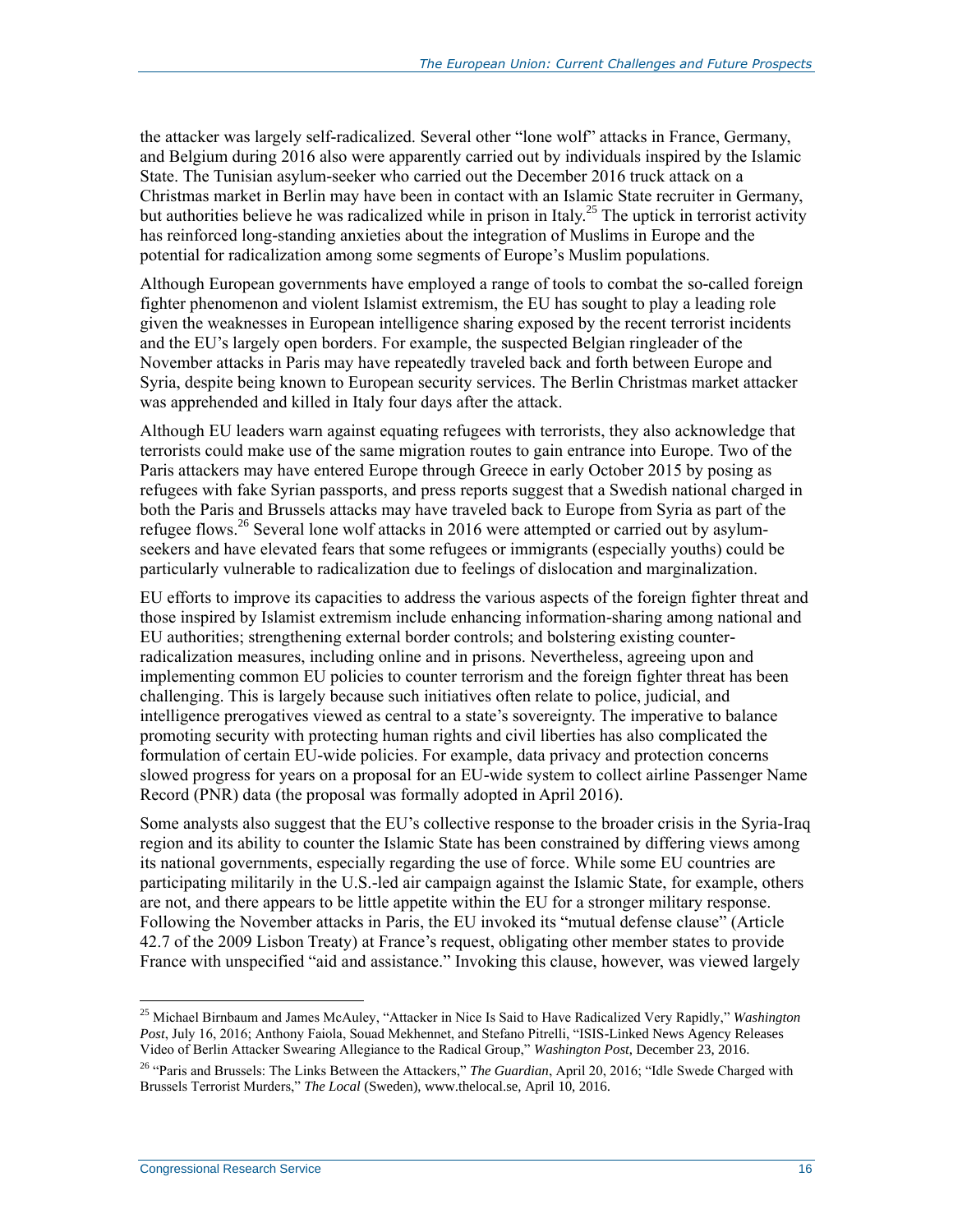as an act of political solidarity, and EU officials asserted that it did not imply the establishment of an EU security mission.<sup>27</sup>

## <span id="page-19-0"></span>**The EU's Next Steps and Possible Future Scenarios**

For many supporters of the European project, the EU has entered uncharted territory. Although most experts consider a complete dissolution of the EU to be likely, the future shape and character of the bloc are being increasingly questioned. In light of the serious internal and external challenges currently facing the EU, especially Brexit, advocates worry that for the first time in the EU's history, at least some aspects of integration may be stopped or reversed. Others contend that the multiple crises currently facing the EU could produce some beneficial reforms and ultimately transform the bloc into a more effective and cohesive entity.

Following the June 2016 UK vote, many EU leaders acknowledged that it cannot be "business as usual," especially given the extent of public dissatisfaction, both with the EU itself and with Europe's generally pro-EU political establishment. Days after the UK referendum, the leaders of the 27 other member states announced they were launching a "political reflection" to consider further EU reforms and how best to tackle the key security and economic challenges facing the EU.<sup>28</sup> Germany, France, and Italy are spearheading this effort and likely will be influential in determining the EU's future direction.

In September 2016, the EU-27 leaders (meeting informally) held an initial discussion in Slovakia. The resulting Bratislava Declaration asserts that "although one country has decided to leave, the EU remains indispensable for the rest of us"; EU leaders also pledged to find "common solutions" to current challenges and to improve communication between the EU and its citizens. The accompanying Bratislava Roadmap sets out "concrete measures" for addressing some aspects of the migration crisis; countering terrorism; strengthening EU security and defense cooperation; and improving economic opportunities, especially for young people.<sup>29</sup> Despite the attempt to demonstrate unity in Bratislava, some EU leaders reportedly were disappointed that measures proposed were not bold enough, did not offer a strategic vision for the EU going forward, and were focused mostly on implementing tactical responses to the various crises or recommitting support to existing initiatives. $30$ 

In early February 2017, the EU-27 leaders held a follow-up discussion to their talks in Bratislava and sought to prepare for the European Council summit at the end of March 2017 in Rome, designed to coincide with and honor the 60<sup>th</sup> anniversary of the Treaties of Rome. The EU asserts that the March meeting in Rome will conclude the EU's "reflection process," and the EU-27 leaders are expected to issue a declaration setting out post-Brexit plans for the EU at that time.

Possible scenarios for the EU in the years ahead include the following:

 **Muddling Through.** The EU would largely continue to function as it currently does, without any significant treaty changes or decisionmaking reforms, and find some degree of common solutions to crises such as those posed by Greece's

<sup>&</sup>lt;sup>27</sup> Christian Mölling, "France Makes the Case for European Defense – à la Française," German Marshall Fund of the United States, November 18, 2015.

 $^{28}$  European Council, "Statement from the Informal Meeting of the 27 Heads of State or Government," June 29, 2016.

 $^{29}$  European Council, "The Bratislava Declaration and the Bratislava Roadmap," September 16, 2016.

<sup>30</sup> David M. Herszenhorn and Tara Palmeri, "EU Leaders Promise New Push to Overcome Crisis," *Politico Europe*, September 16, 2016.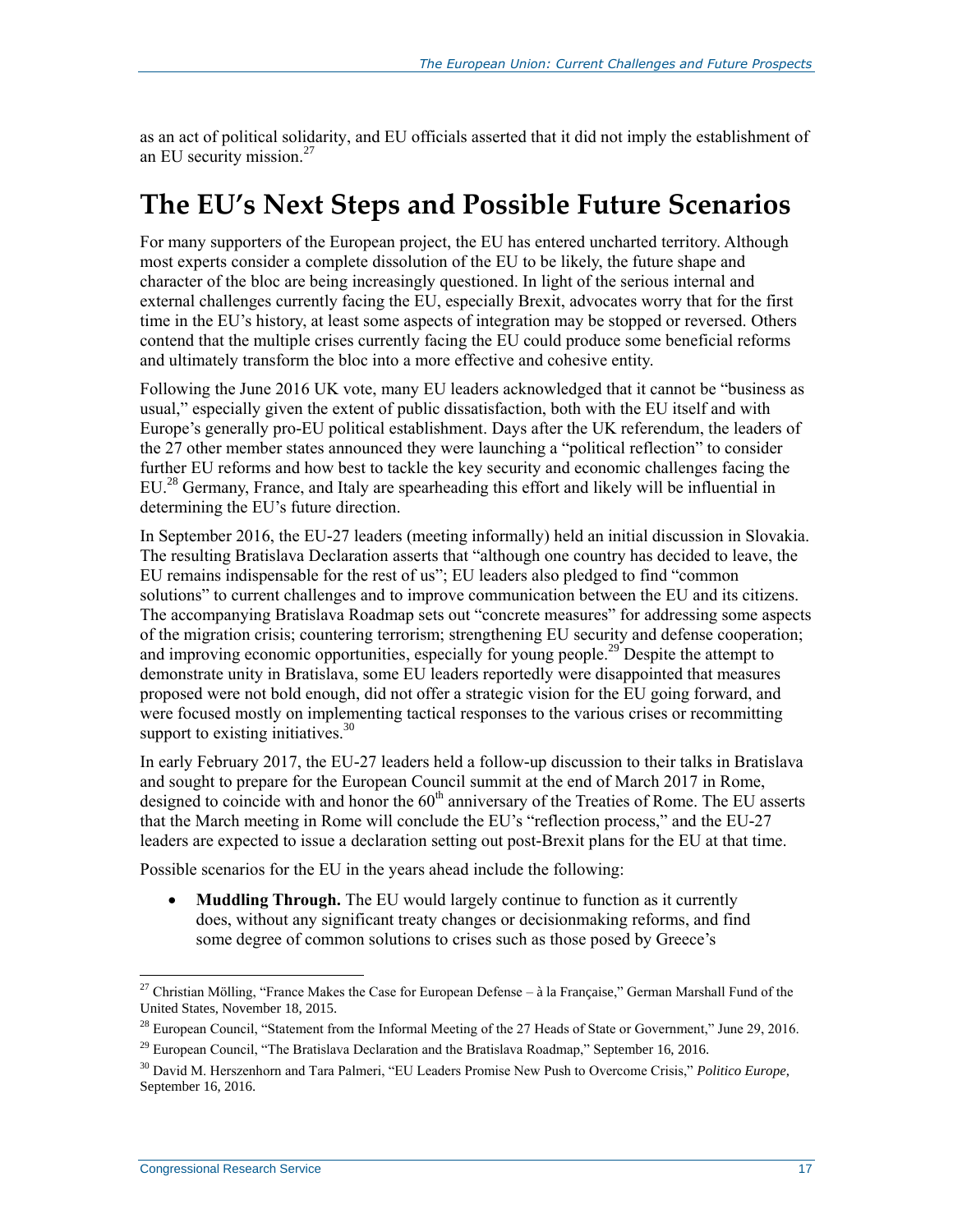economic situation and increasing migratory pressures. The EU would continue to pursue integration and common policies where possible, although doing so could be increasingly difficult.

- **Establishing Two Speeds.** The EU would become a two-speed entity, consisting of a strongly integrated group of "core" countries and a group of "periphery" countries more free to pick and choose those EU policies in which they wish to participate. Many suggest that a two-speed EU already exists in practice, with varying membership on a range of EU initiatives, such as the eurozone, Schengen, justice and home affairs issues, and defense policy. Others suggest that a formal two-tier structure could undermine solidarity and create frictions between "core" and "periphery" member states. A variant could see further EU integration pursued only in select fields, such as European security or eurozone governance. Some EU officials and member states, including France and Germany, reportedly are considering possible proposals along these lines.<sup>31</sup>
- **A Looser, More Intergovernmental Configuration.** Further EU integration would essentially be put on hold, and possibly reversed in some areas, with sovereignty on certain issues reclaimed by national capitals. This may be most likely should reform-minded euroskeptic parties come into power in more EU countries. A looser structure may make it easier for the EU to expand ultimately to include Turkey, the remaining aspirants in the Western Balkans, and other countries such as Georgia and Ukraine.
- **A Tighter, More Integrated Configuration.** The EU would emerge from its current challenges more united and integrated. Some suggest such an outcome could actually be more likely as a result of Brexit and in the event of Grexit, leaving a somewhat smaller EU of member states more aligned on the need for further political and economic integration. This configuration would likely not encourage further EU enlargement.

News reports speculate that EU leaders may pledge at their upcoming meeting in Rome to pursue some sort of "two-speed EU," in which some member states could agree to greater integration in certain areas and others could choose to opt out.<sup>32</sup> Other reports question the degree of consensus currently—both among the member states and among the EU institutions—on what a post-Brexit EU should look like or how to restore public confidence in the European project. Many also note that regardless of the expected political declaration in Rome, implementing any EU reforms or restructuring likely will be a years-long endeavor subject to continuous debate and prolonged negotiations.

## **Implications for the United States**

The United States has resolutely supported European integration since its inception in the 1950s as a way to help keep European nationalism in check, promote political reconciliation and economic interdependence, and encourage stability and security on the European continent. Successive Administrations and many Members of Congress have long viewed the EU integration

<sup>31</sup> Tara Palmeri, "French and German Socialists Hatch A Plan to Save EU," *Politico Europe*, June 26, 2016; Jacopo Barigazzi, "Mogherini Pushes for Two-speed Europe on Defense," *Politico Europe,* September 16, 2016.

<sup>32</sup> "Merkel Says Europe's Future Could Be Two-Speed," *The Local* (Germany), http://www.thelocal.de, February 4, 2017.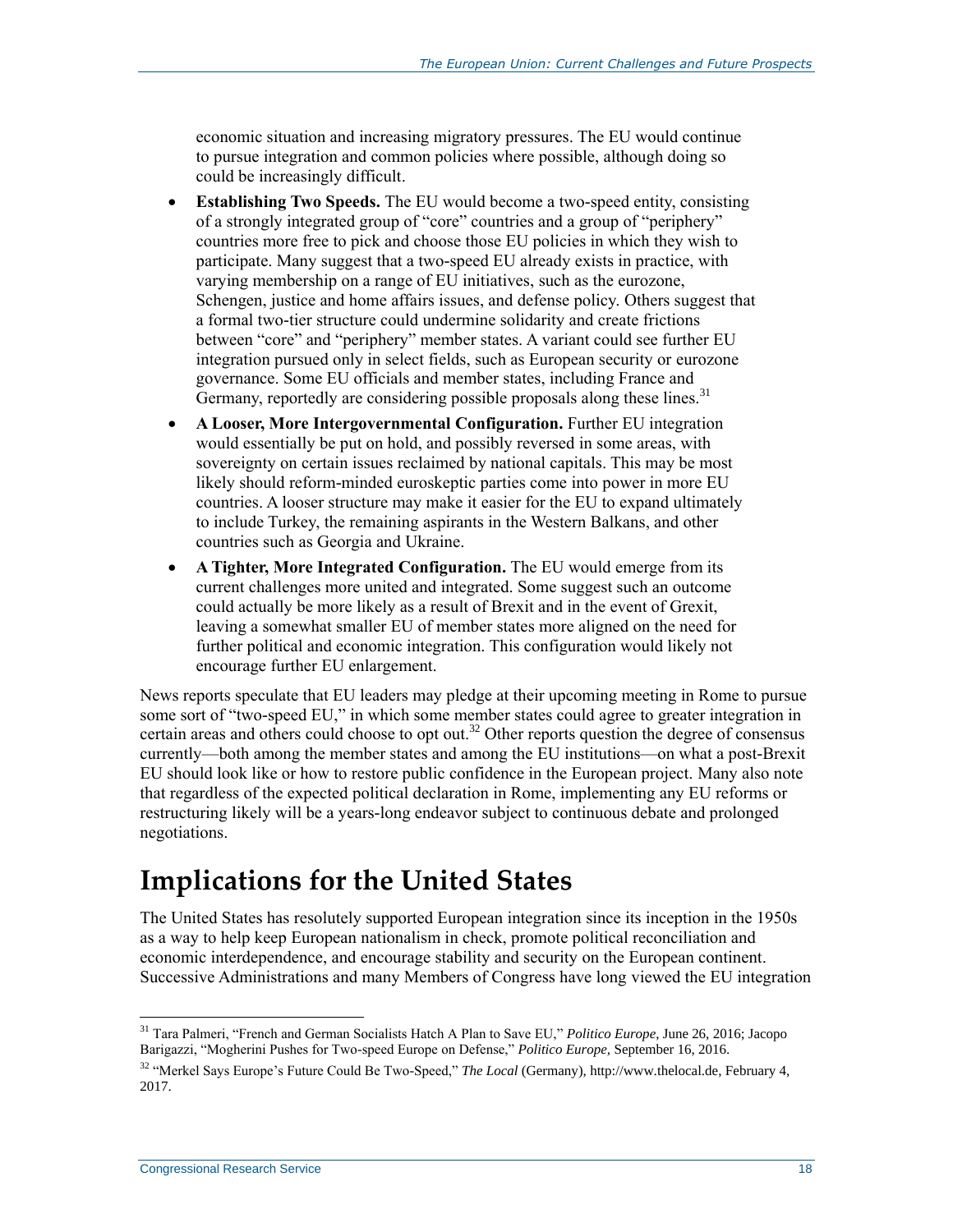project as fostering democratic allies and strong trading partners in Europe. During the Cold War, the European project—and the peace and prosperity it helped to engender in Western Europe was considered essential to helping deter the Soviet threat.

Since the end of the Cold War, the United States has often looked to the EU for partnership on common foreign and security concerns worldwide, and has supported the development of an EU defense policy as a way to boost NATO capabilities, given that 22 European countries belong to both NATO and the EU. The United States and the EU also share a huge, mutually beneficial trade and investment relationship. Over the years, some U.S. officials and analysts have occasionally expressed concerns that a potentially stronger, more united EU could rival U.S. power and prestige; such views, however, have never significantly shaped broad U.S. policy toward the EU.

Some U.S. policymakers, analysts, and Members of Congress have expressed concern that the various challenges facing the EU could have significant strategic and economic implications not only for the EU itself but also for the EU's ability to be a robust and effective U.S. partner. Many officials in the former Obama Administration worried in particular that internal tensions and preoccupations could prevent the EU from focusing on key U.S. priorities, such as Russian aggression in Ukraine, the conflicts in Syria and Iraq, the threat posed by the Islamic State organization, and the proposed U.S.-EU free trade agreement (the Transatlantic Trade and Investment Partnership, or T-TIP). Some observers also suggested that a politically fragile, economically weak EU could take U.S. attention and resources away from managing strategic challenges such as the rise of China and continued instability in the Middle East.

The Obama Administration consistently asserted its opposition to Grexit and Brexit, viewing both possibilities as potential threats to the credibility of the EU and to strong U.S.-EU relations. U.S. worries about Grexit included uncertainty about how international financial markets would respond and the potential security ramifications of an economically destitute Greece cut loose from the eurozone given Greece's geostrategic position near the Middle East and North Africa. In addition, U.S. officials were concerned that Grexit could tempt Greece to seek closer relations with Russia.

Former President Obama and many other U.S. officials also viewed the EU as a stronger and more reliable U.S. partner with the UK as a member. The United States has long valued the UK's role in the EU in light of the UK's political and economic clout, its traditionally Atlanticist orientation, and the fact that U.S. and UK views tend to align on most major foreign policy issues. Following the UK referendum, then-President Obama stressed that both the UK and the EU would remain "indispensable partners" of the United States.<sup>33</sup> However, some observers suggest that the United States is losing its best advocate within the EU for policies that bolster U.S. goals and protect U.S. interests. Those of this view are concerned that in the longer term, the UK's absence could lead to greater U.S.-EU divergence on issues such as managing Russia or the centrality of NATO to European security. Others point out that in recent years, Germany has increasingly played a major role as a key U.S. interlocutor on EU issues and the UK's departure will not significantly alter U.S.-EU relations.<sup>34</sup>

With the inauguration of President Donald Trump, some European officials have voiced concerns about the U.S. commitment to the EU project and the future trajectory of U.S.-EU relations. In an interview with two European journalists shortly before taking office in January 2017, Mr. Trump

<sup>&</sup>lt;sup>33</sup> White House, "Statement by the President on the UK Referendum," press release, June 24, 2016.

<sup>34</sup> David E. Sanger, "With Brexit, Washington's Direct Line to the Continent Suddenly Frays," *New York Times*, June 26, 2016; Benjamin Oreskes, "Germany: America's Real Special Relationship," *Politico Europe*, June 30, 2016.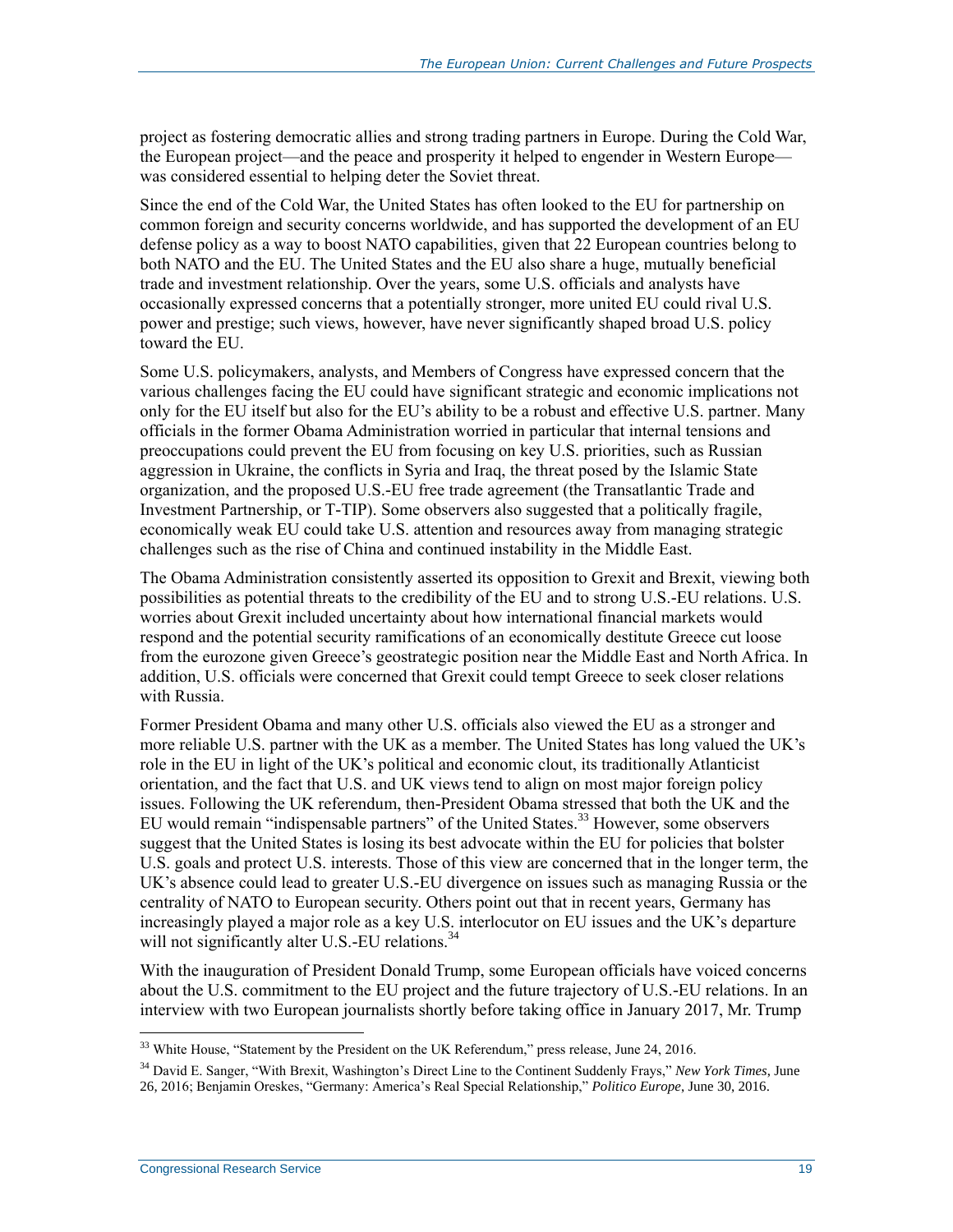expressed skepticism about the EU's future, asserted his belief that other members may follow the UK in leaving the EU, and suggested that the EU did not "matter" to the United States.<sup>35</sup> Although the Trump Administration's position on T-TIP has yet to be fully clarified, EU officials also have been alarmed by some statements from President Trump and key advisers that appear to support protectionist U.S. trade policies and seem to favor bilateral agreements over multilateral trade deals and institutions. European Council President Donald Tusk conveyed the anxiety of many in the EU when he stated that "the new administration [is] seeming to put into question the last 70 years of American foreign policy"; Tusk also indicated that potential changes in the U.S. posture toward Europe and any diminishing of the transatlantic relationship could pose further challenges to EU cohesion, stability, and security.<sup>36</sup>

Despite such worries, EU officials have pledged to work with the Trump Administration on common interests and global challenges, and most observers expect that the EU will seek to preserve its close political and economic partnership with the United States. EU leaders appeared to be encouraged by Vice President Mike Pence's trip to the EU's institutions in Brussels in mid-February. During the visit, Vice President Pence stated that the U.S. commitment to the EU is "steadfast and enduring"; he also reportedly asserted that the Trump Administration looked forward to deepening U.S.-EU ties in the years ahead.<sup>37</sup> President Trump subsequently asserted that he was "totally in favor" of the EU.<sup>38</sup>

At the same time, commentators suggest that uncertainty lingers in Brussels and other European capitals over the extent to which the Trump Administration values the EU, as well as NATO and the broader transatlantic relationship. Many in the EU remain wary about potential Trump Administration positions on a range of shared foreign policy concerns—including Russia, China, the Israeli-Palestinian conflict, counterterrorism, and climate change—and its commitment to free trade and the multilateral trading system. Some European analysts speculate that contrary to traditional U.S. views, the Trump Administration might be indifferent to the collapse of the EU if this were to allow the United States to negotiate better bilateral trade deals with individual member states.<sup>39</sup> Others contend that such fears are largely overblown, especially in light of the recent statements of support for the EU from President Trump and other Administration officials.

 $\overline{a}$ <sup>35</sup> Transcript of Interview with Donald Trump, *The Times*, January 16, 2017; Michael Birnbaum, "European Leaders Shocked as Trump Slams NATO and EU, Raising Fears of Transatlantic Split," *Washington Post*, January 16, 2017. <sup>36</sup> European Council Press Release, "United We Stand, Divided We Fall: Letter by President Donald Tusk to the 27 EU Heads of State or Government on the Future of the EU Before the Malta Summit," January 31, 2017.

<sup>37</sup> As reported in David M. Herszenhorn, "Pence Seeks to Soothe Jangled EU Nerves with Pledge of Support," *Politico Europe*, February 20, 2017.

<sup>&</sup>lt;sup>38</sup> "Highlights of Reuters Interview with Trump," Reuters, February 24, 2017.

<sup>39</sup> Steven Erlanger, "For Europe, There's a New Threat in Town: The U.S.," *New York Times*, February 2, 2017.